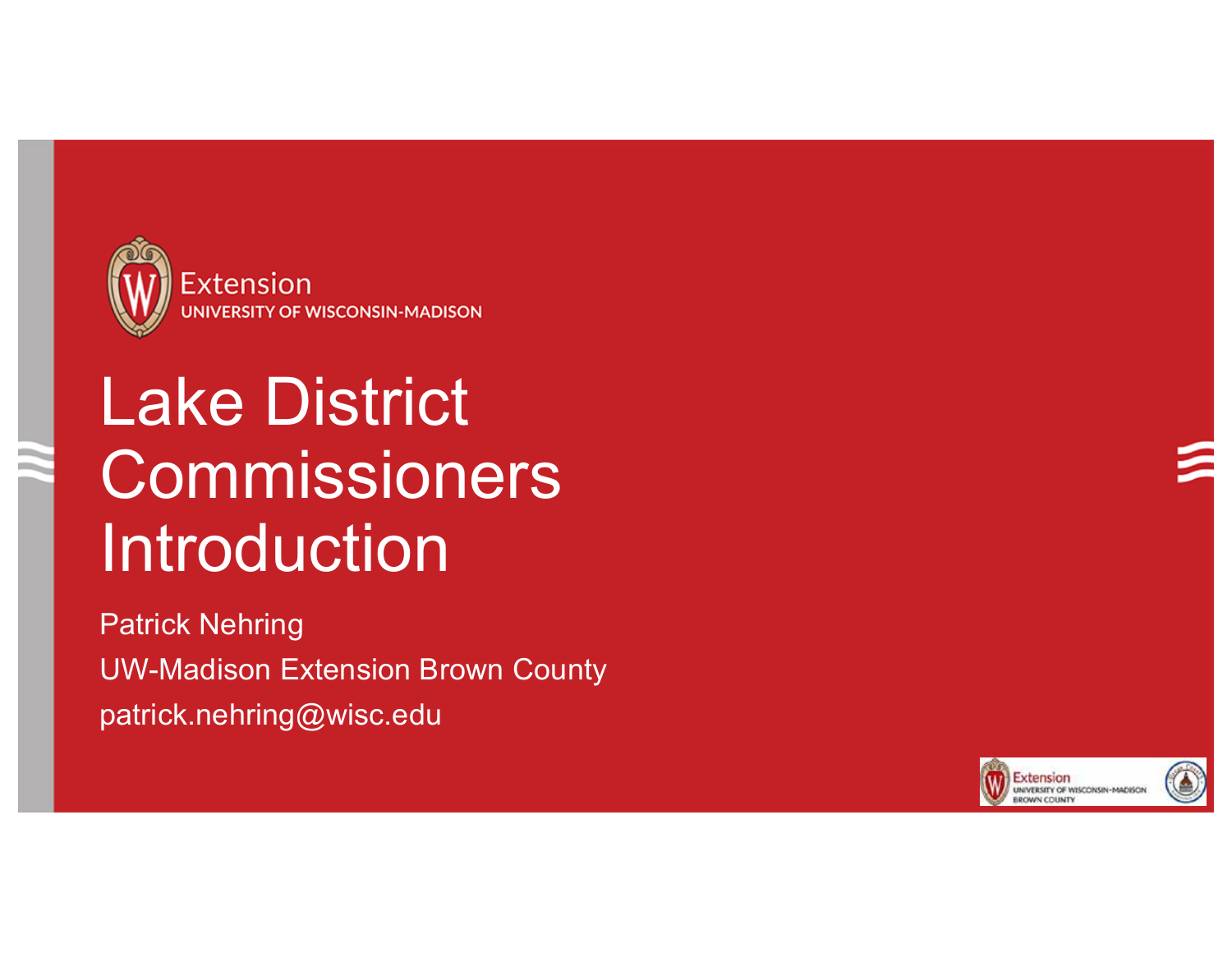## Lake Organization Structure Resources

- People of the Lakes: A Guide for Wisconsin Lake **Organizations** 
	- https://www.uwsp.edu/cnrap/UWEXLakes/Pages/organizations/ guide.aspx
- Wisconsin Statutes
	- Chapter 33 Lake District
	- Chapter 181– Lake Association
		- 281(3m) Qualified Lake Assoc.
	- Other Chapters
- UW-Madison Extension
	- County Extension Office
	- **Extension Lakes** at UW-Stevens Point

#### **People of the Lakes**

A Guide for Wisconsin Lake Organizations



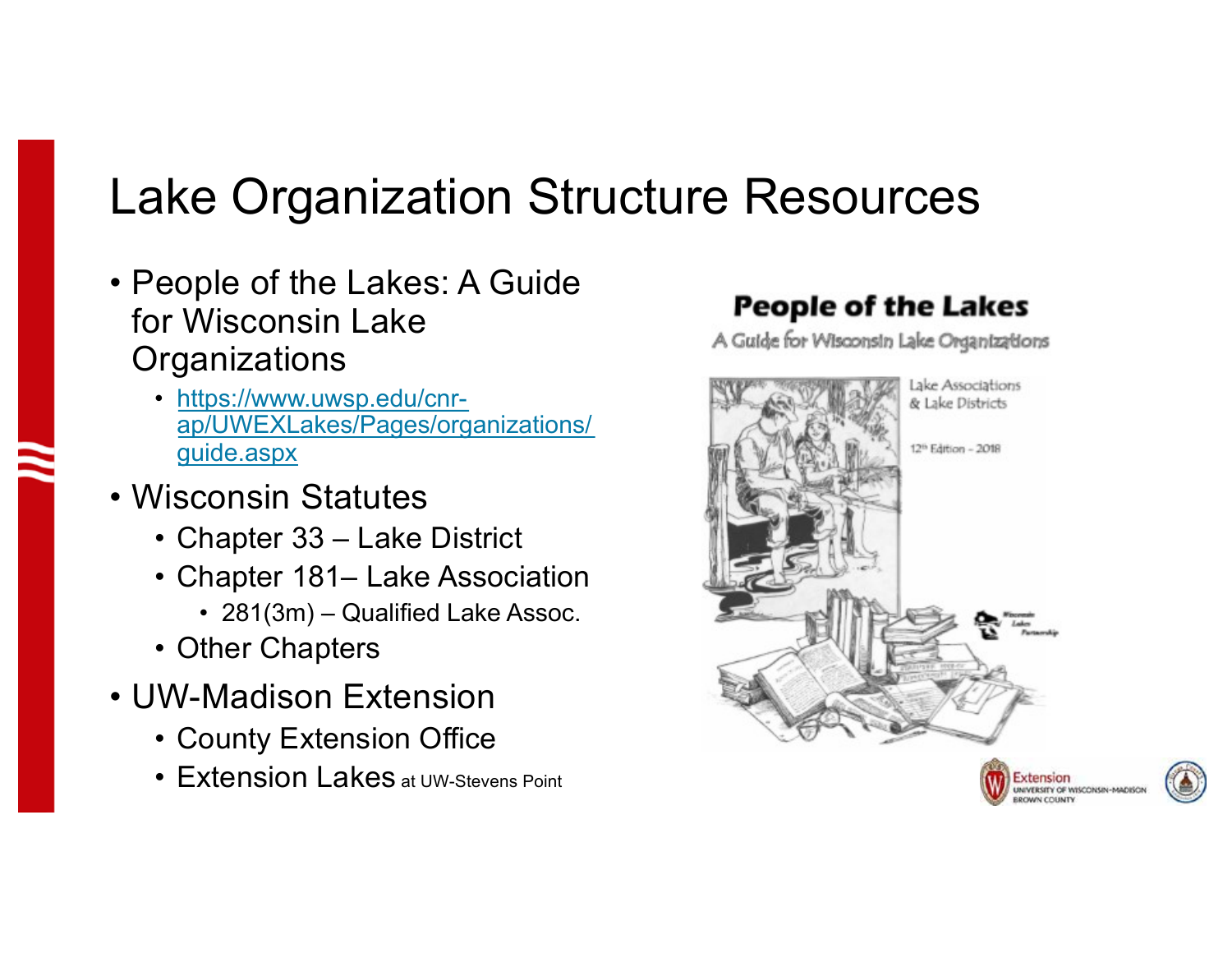## The beginning of a lake organization

•Assemble a nucleus of interested people



*"Conversation at Sunset" by garryknight is licensed under CC BY 2.0*

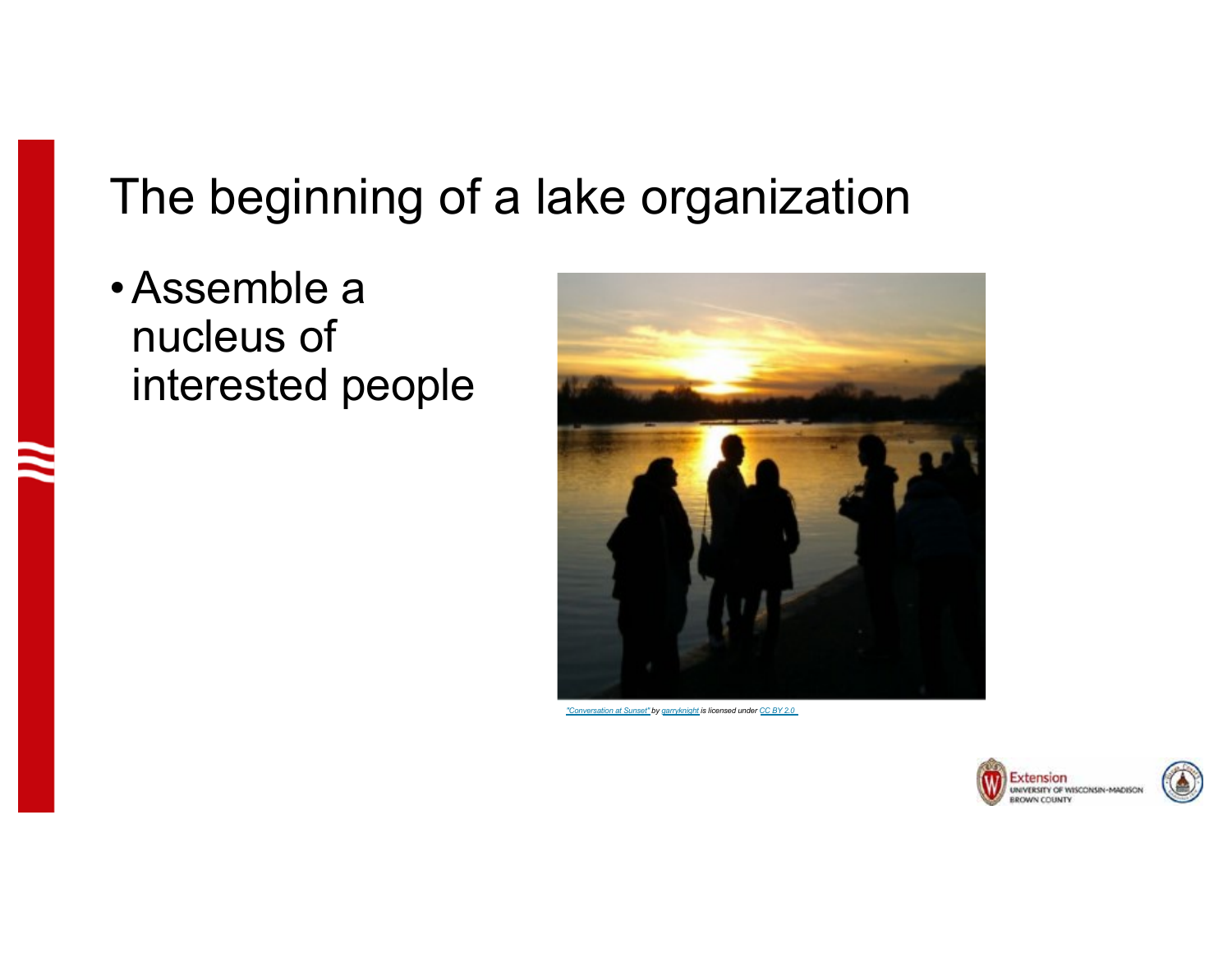## Develop a list of reasons forming a lake organization would benefit the lake

• At the top of your screen use the pull down menu and select annotate. Use the text or draw options to list reasons to form a lake organization:

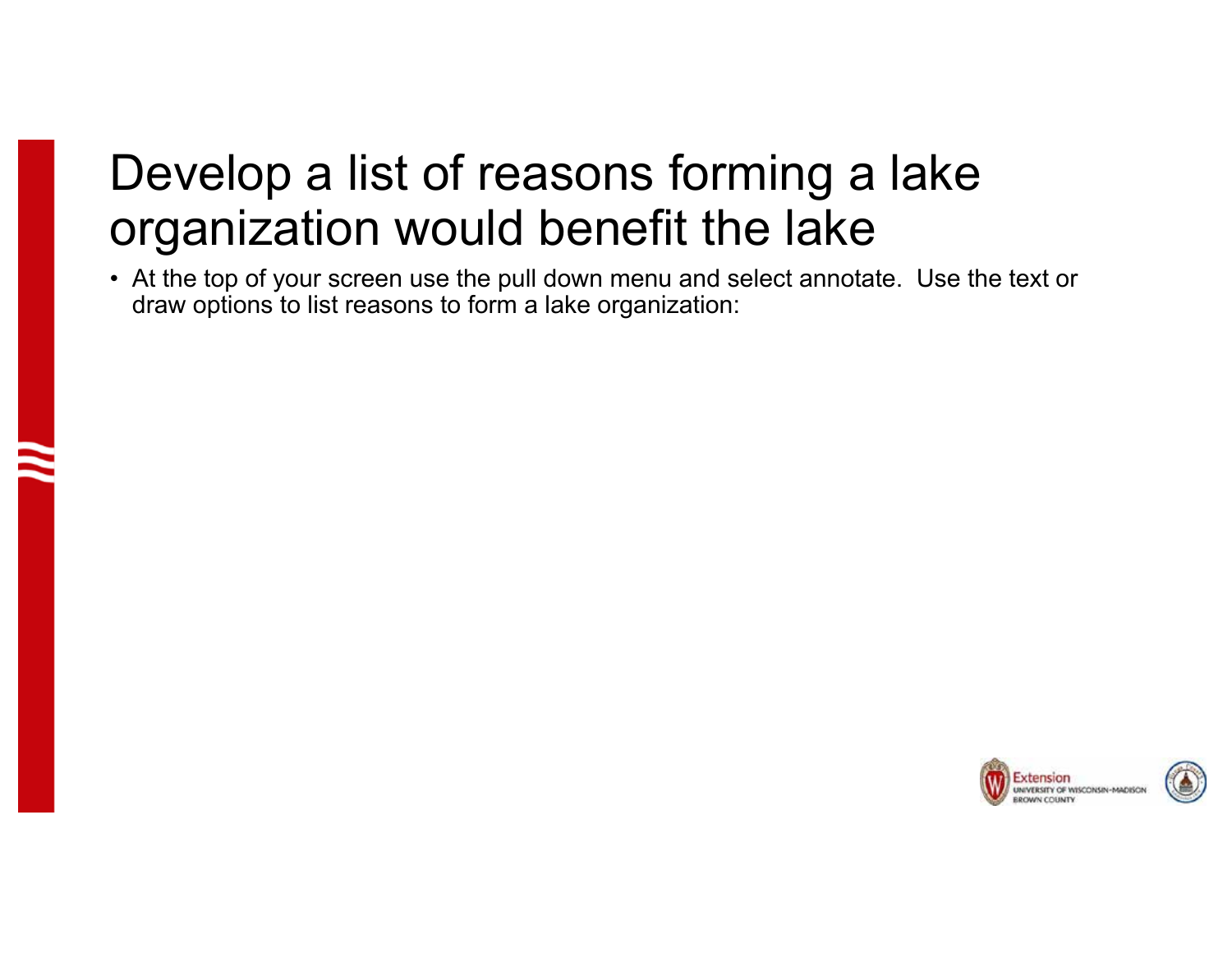## What is your lake connection?

**At the top of your screen use the pull down menu and select annotate. Use the stamp option to put a checkmark in the boxes that describe you:**

| Property Owner near a lake     | Resident near a lake                                      | Vacation near a lake                                    |
|--------------------------------|-----------------------------------------------------------|---------------------------------------------------------|
| <b>Lake Association Member</b> | <b>Lake District Resident or</b><br><b>Property Owner</b> | Municipal, County, or State<br><b>Official or Staff</b> |
| None of the above              |                                                           |                                                         |

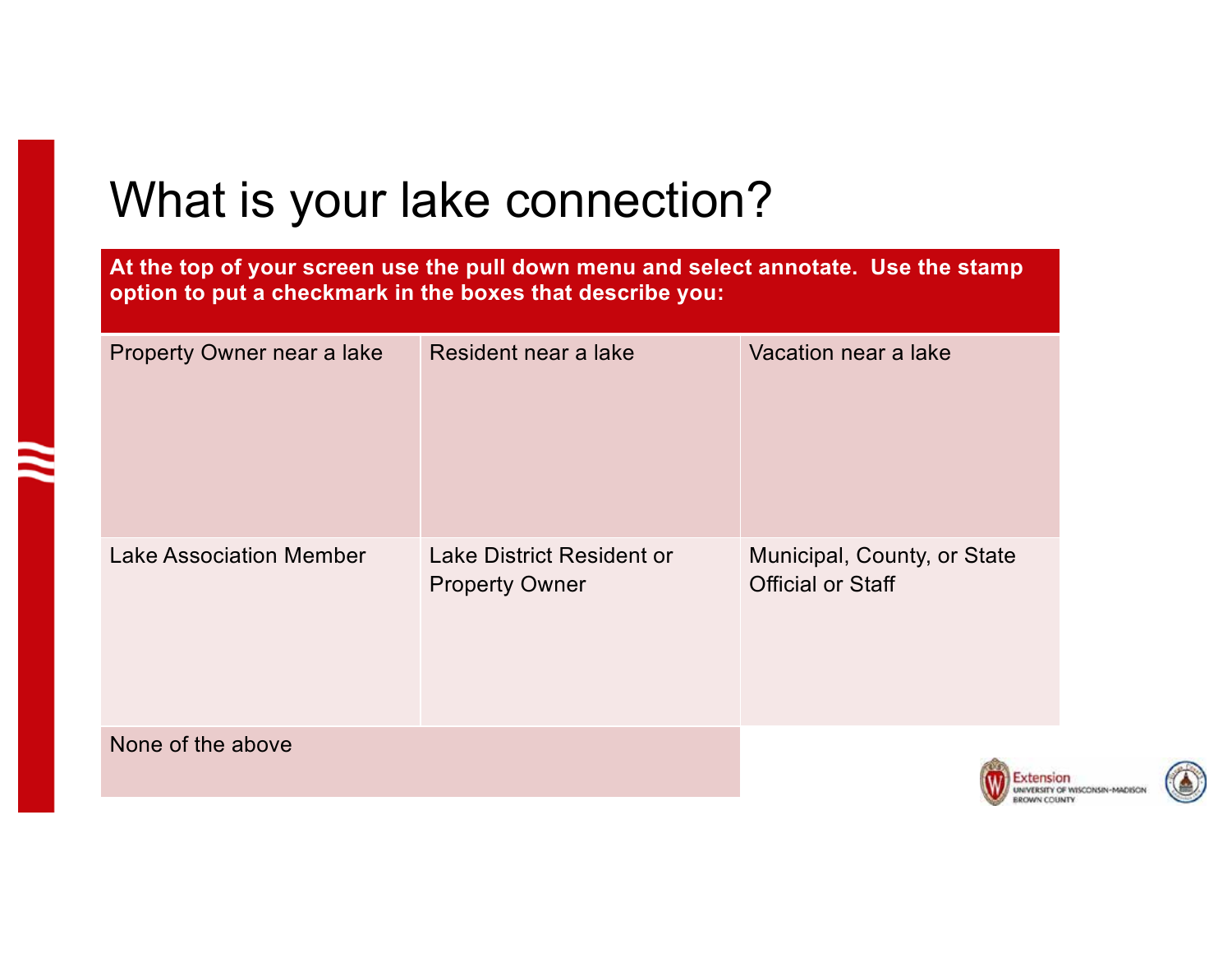## Extension Lakes Website

https://www.uwsp.edu/cnr-ap/UWEXLakes/Pages/organizations/default.aspx

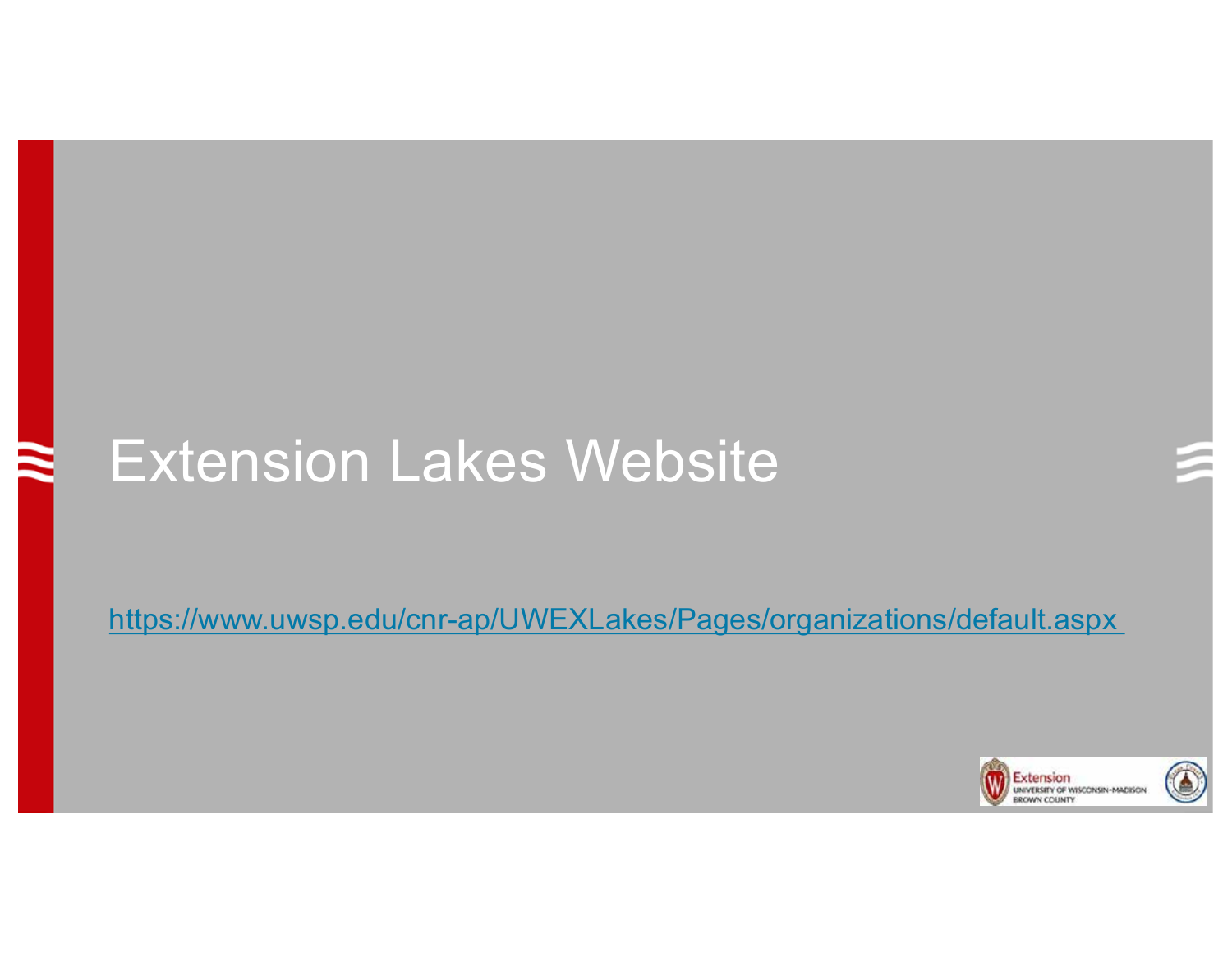### Lake Associations

- Voluntary organization
- Incorporated or partnership of individuals
- Nonprofit?
- "Qualified" Lake Association
	- WI DNR grant eligible
	- Qualifications include:
		- Formed to protect or improve the lake(s) for benefit of general public
		- Any resident or property owner with 1-mile can be a member
		- Charge an annual membership fee



Poy Sippi Betterment Dam by Patrick Nehring

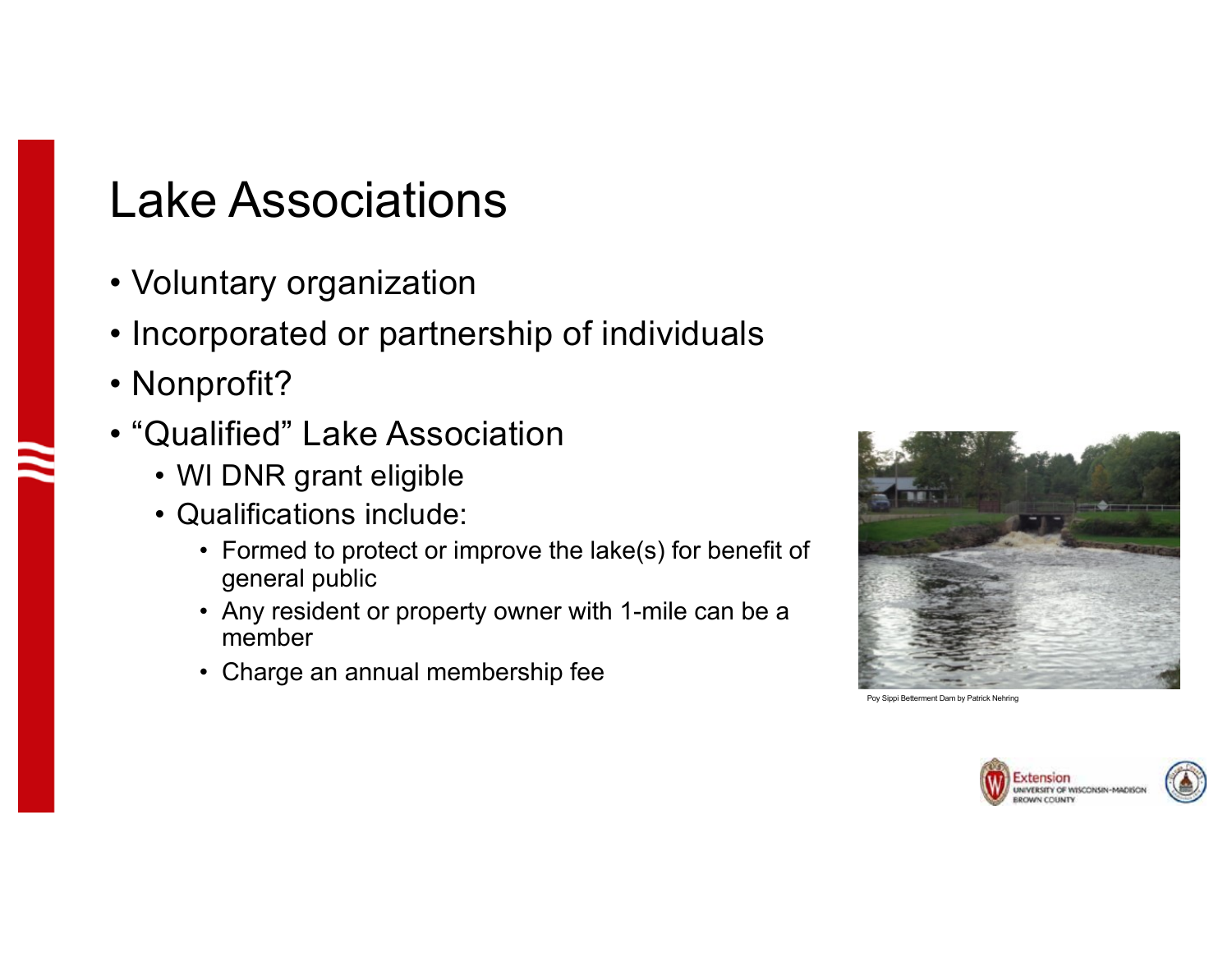### Lake Districts

- Specialized Unit of Government
	- Open meetings
	- Public records
	- Ethics requirements
- Taxing authority
- Powers if granted
	- Watercraft regulation
	- Water and septic/sewer programs
- Chapter 33 of State Statutes



Big Silver Lake by Patrick Nehring

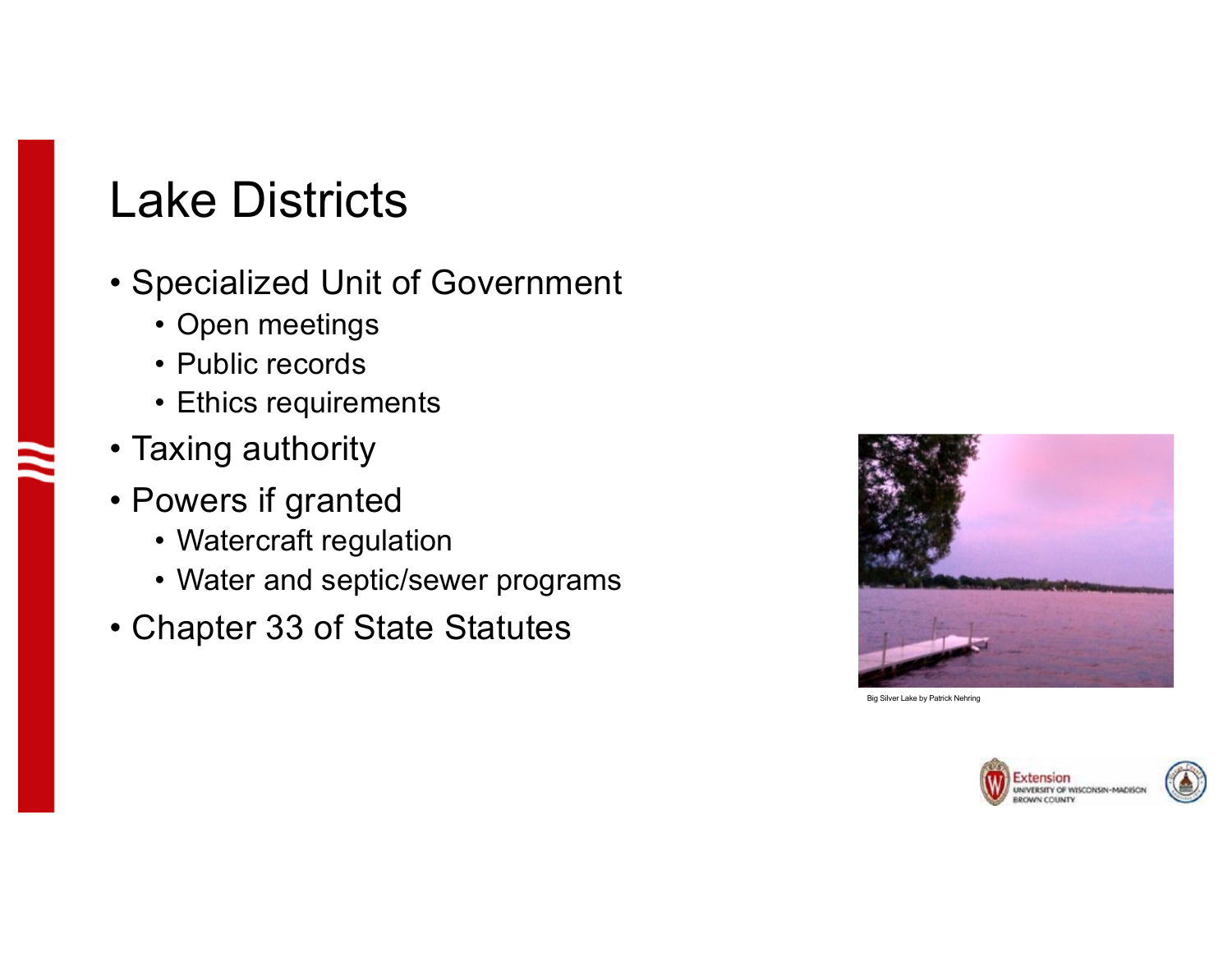## Informational meeting about forming a lake organization

**At the top of your screen use the pull down menu and select annotate. Use the stamp option to put a checkmark in the box:**

| Required?  | Yes | <b>No</b> |
|------------|-----|-----------|
| Good idea? | Yes | <b>No</b> |

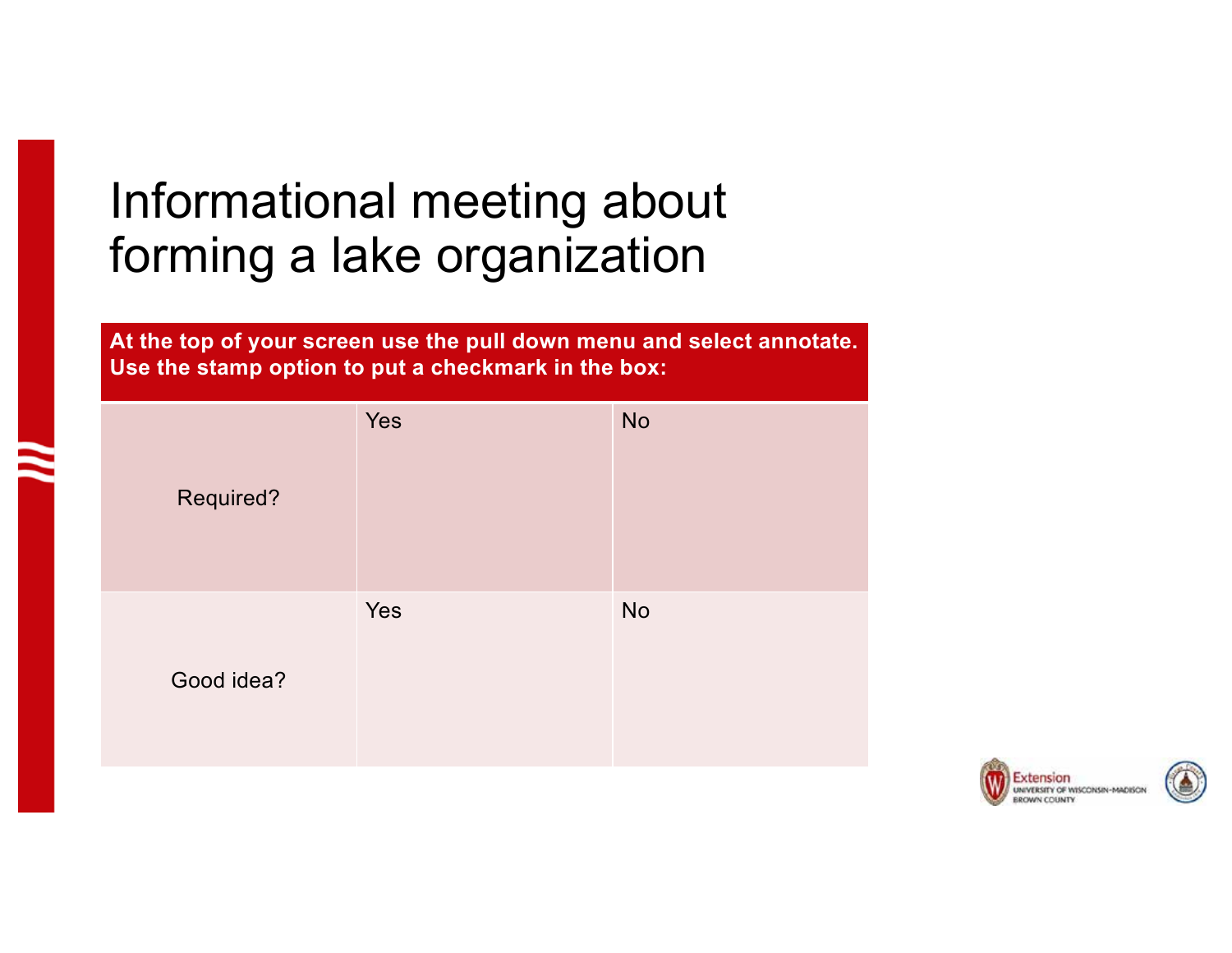## Informational meeting about forming a lake organization



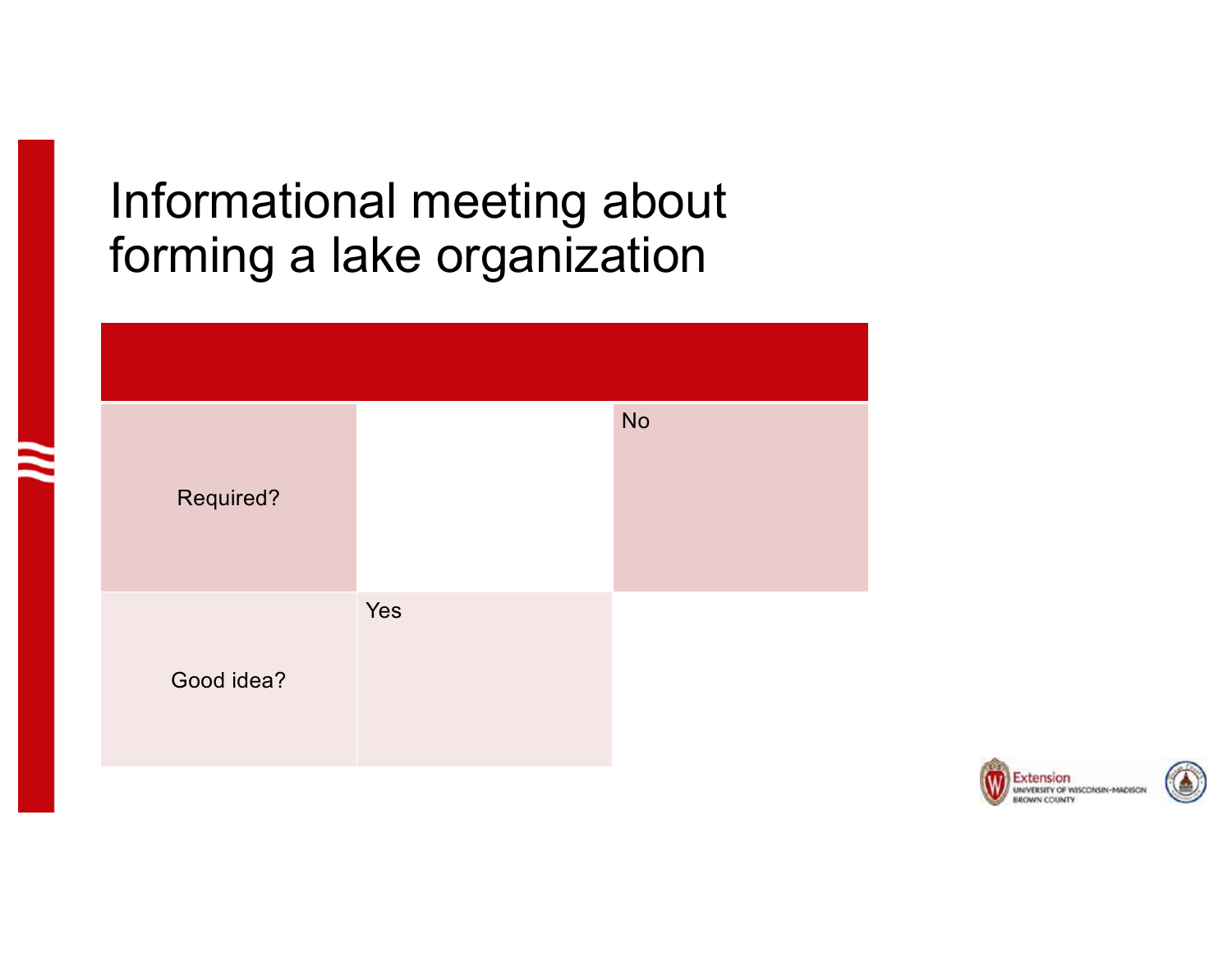## Lake District Boundaries

- Lands proposed to be included within the district will benefit as a whole
- Land does not need to be excluded because the owner objects



Waushara County Tax Parcel Viewer

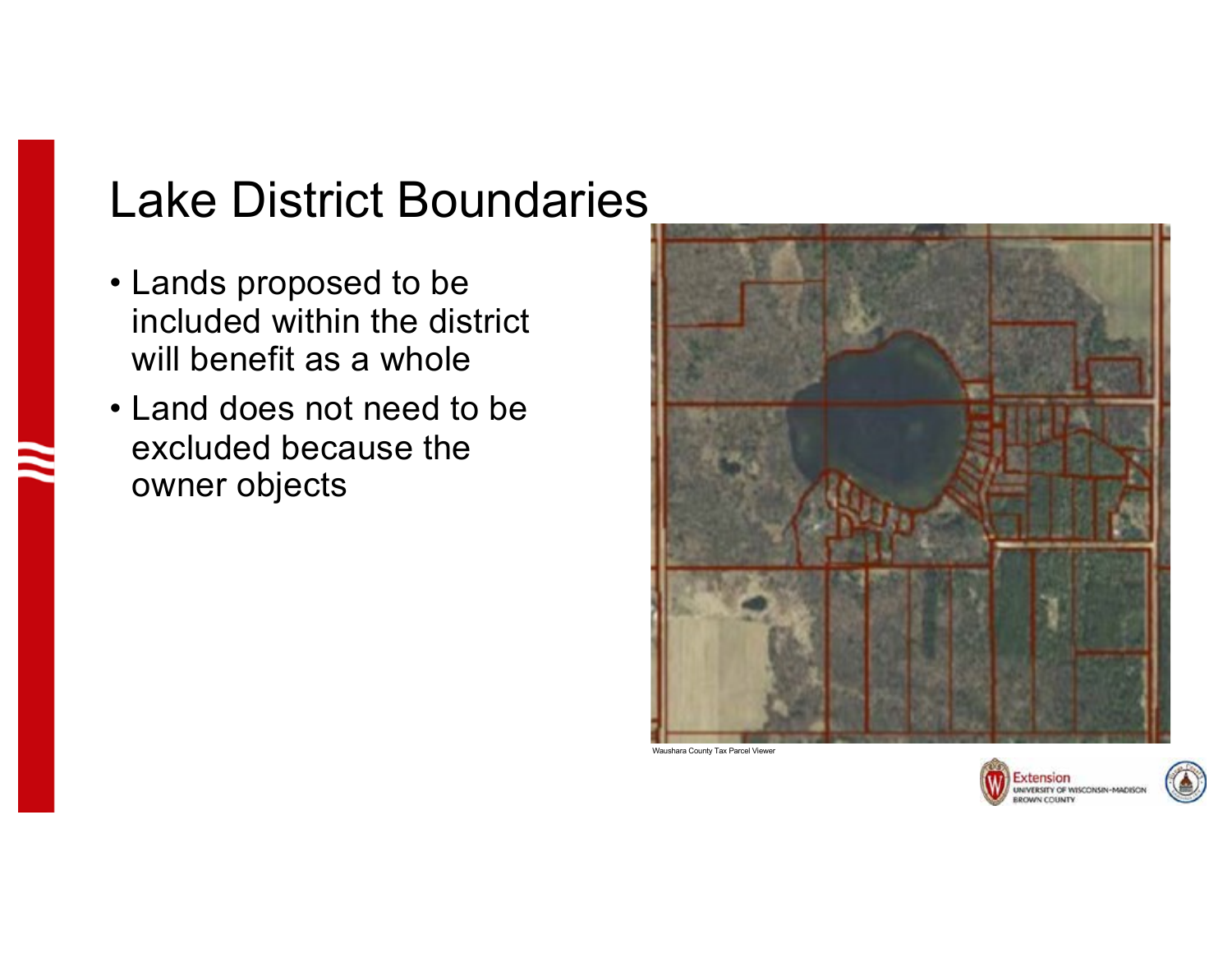## Lake District Formation Options

- City or Village may create a lake district by resolution
- Conversion of a sanitary district
- By petitioning the county board or town board



Redgranite Quarry by Patrick Nehring

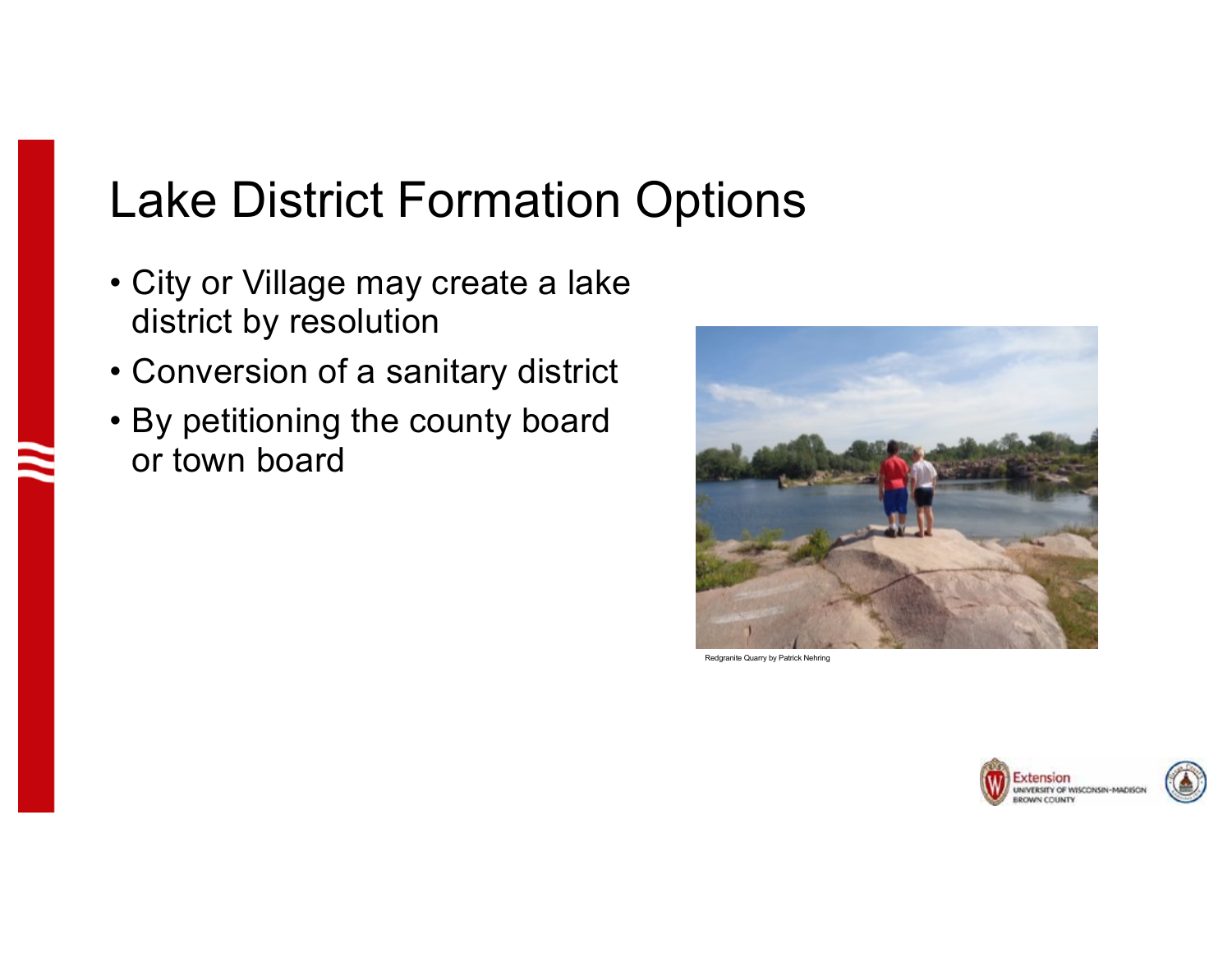## Petition

- Petition Circulated
	- Petition signed by property owners whose names appear on tax role
	- Petition must contain statement of benefit, necessity, public welfare, description of boundaries, proposed name for district
	- A town, village, or city may by resolution sign the petition on behalf of all property owners within their boundaries
	- Signed verification of the signatures by a petitioner
- Petition filed with the Clerk, who verifies names on the tax roll
- Public hearing
- County Board or Town Board decision

Petition circulated Filed with Clerk Public Hearing Board Decision

within 30 days of decision Appointment & Appeal

Organizational Meeting

within 30 days of filing within 6 months of hearing within 90 days of decision

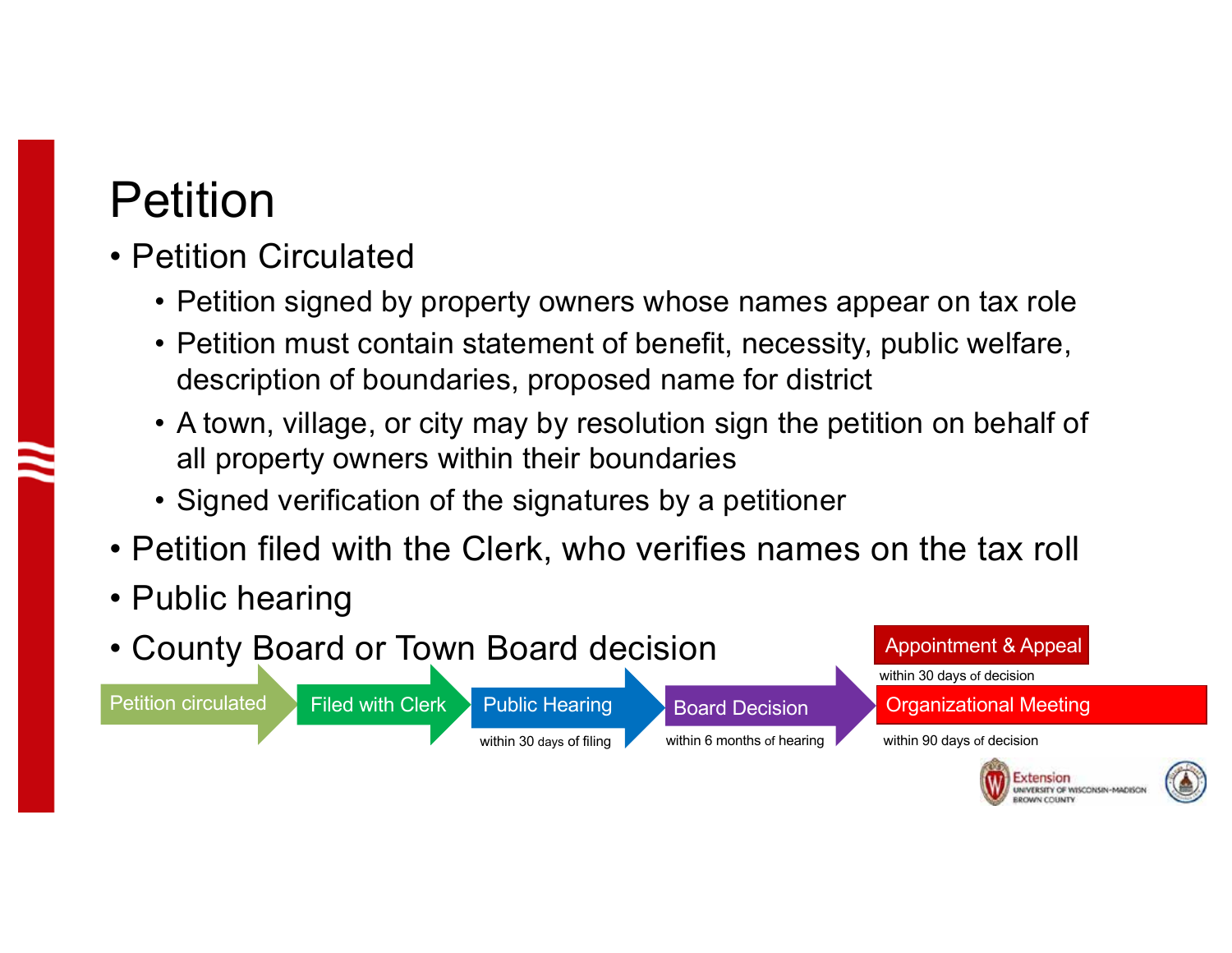## County/Town Board Decision:

- Petition signed by the requisite number of owners
	- (51% of owners or owners of 51% of land)
- District is necessary
- Public health, comfort, convenience, necessity or public welfare are promoted by forming the district
- Property included in the district will be **benefitted** watershed Institute is licensed under CC BY 2.00 Management, Variable Leaf Milfoil in Long Lake" by Adirondack Watershed Institute is licensed under CC



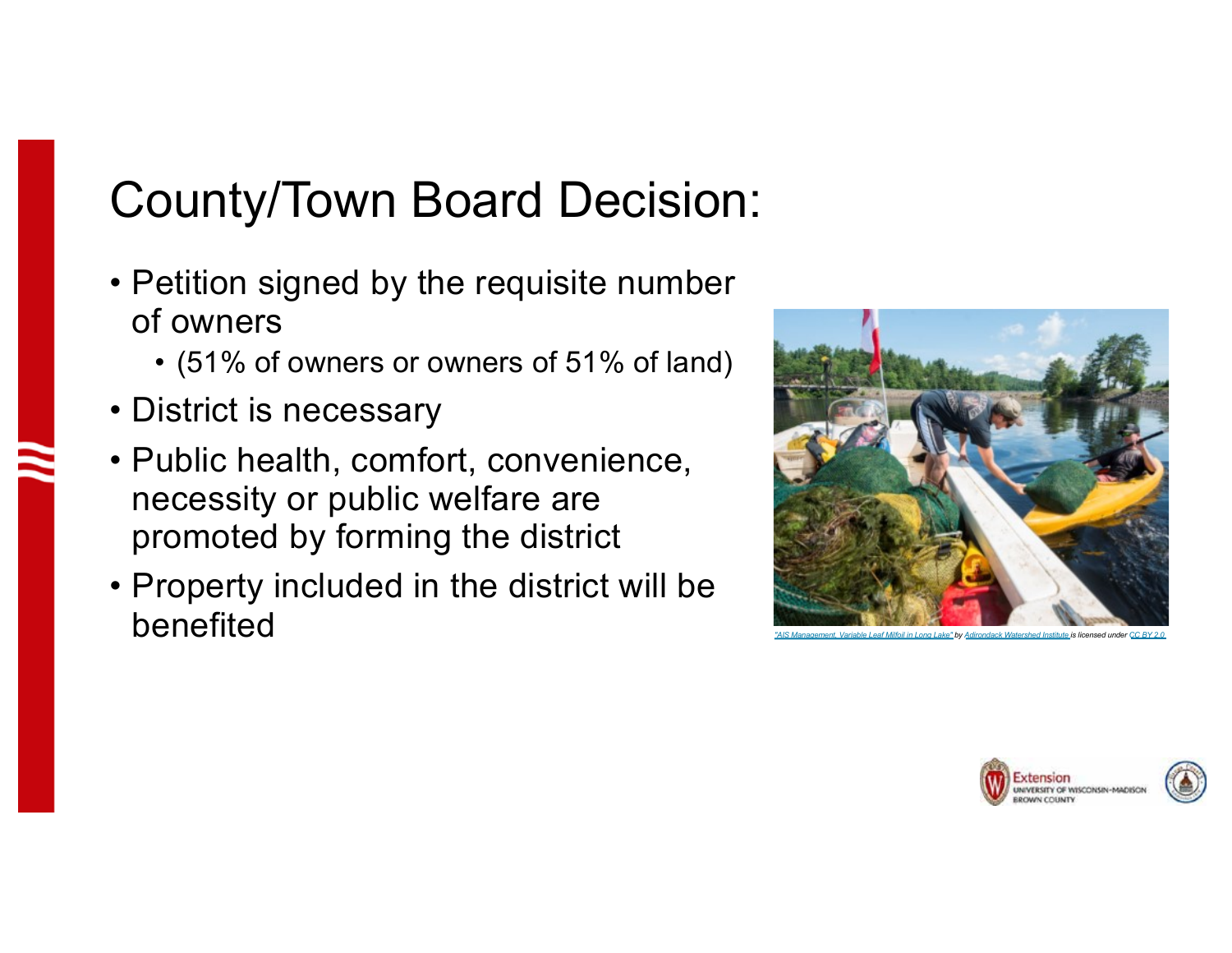## Who governs the lake district?

**At the top of your screen use the pull down menu and select annotate. Use the stamp option to put a checkmark in the boxes:**

| Lake District property      | Entire city council or | <b>Lake District residents</b> |
|-----------------------------|------------------------|--------------------------------|
| owners over age 18          | village/town board     | over age 18                    |
| <b>Wisconsin Department</b> | Lake District Board of | <b>County Land</b>             |
| of Natural Resources        | Commissioners          | <b>Conservation Staff</b>      |

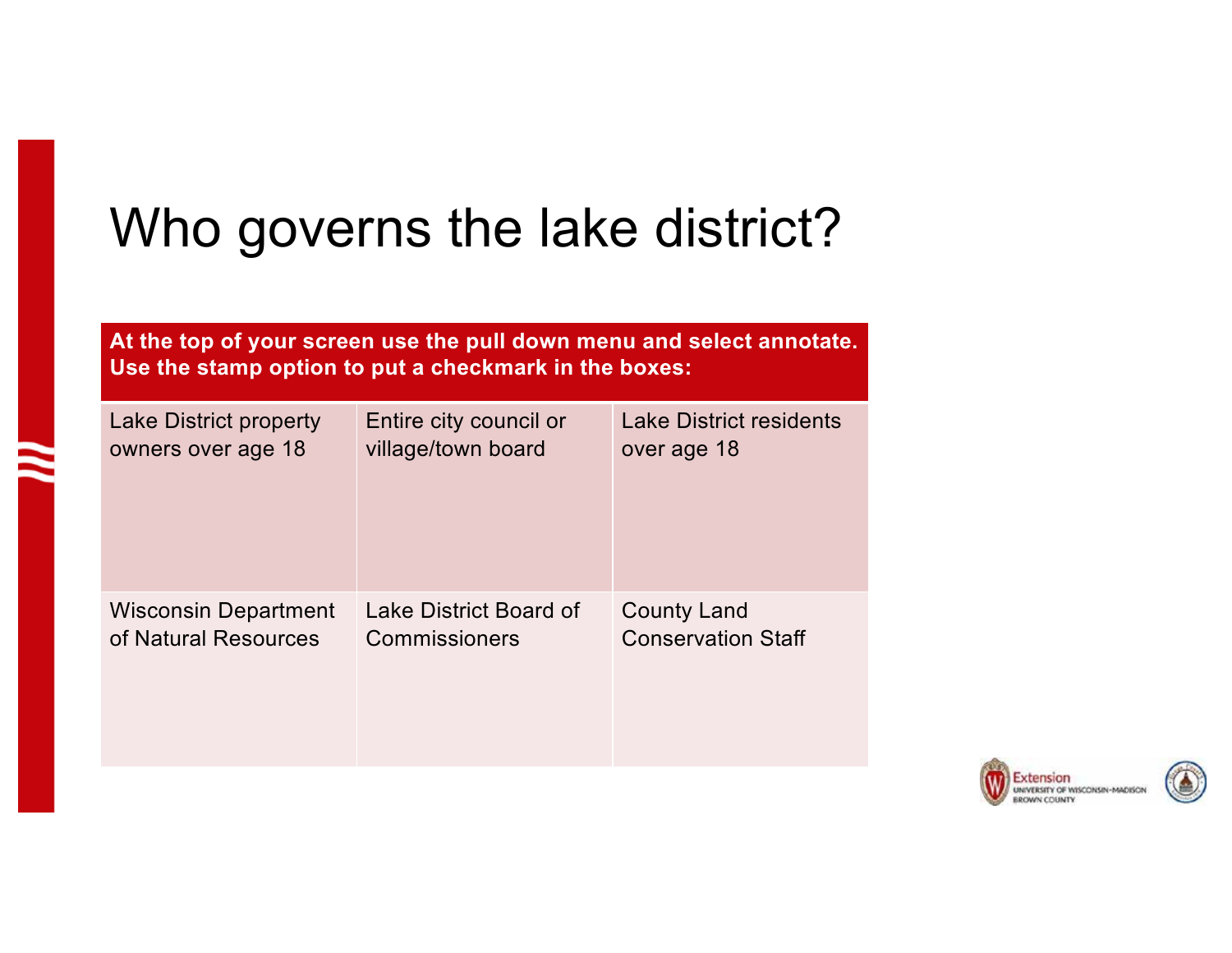## Who governs the lake district?

| <b>Lake District property</b><br>owners over age 18 |                                         | <b>Lake District residents</b><br>over age 18 |
|-----------------------------------------------------|-----------------------------------------|-----------------------------------------------|
|                                                     | Lake District Board of<br>Commissioners |                                               |

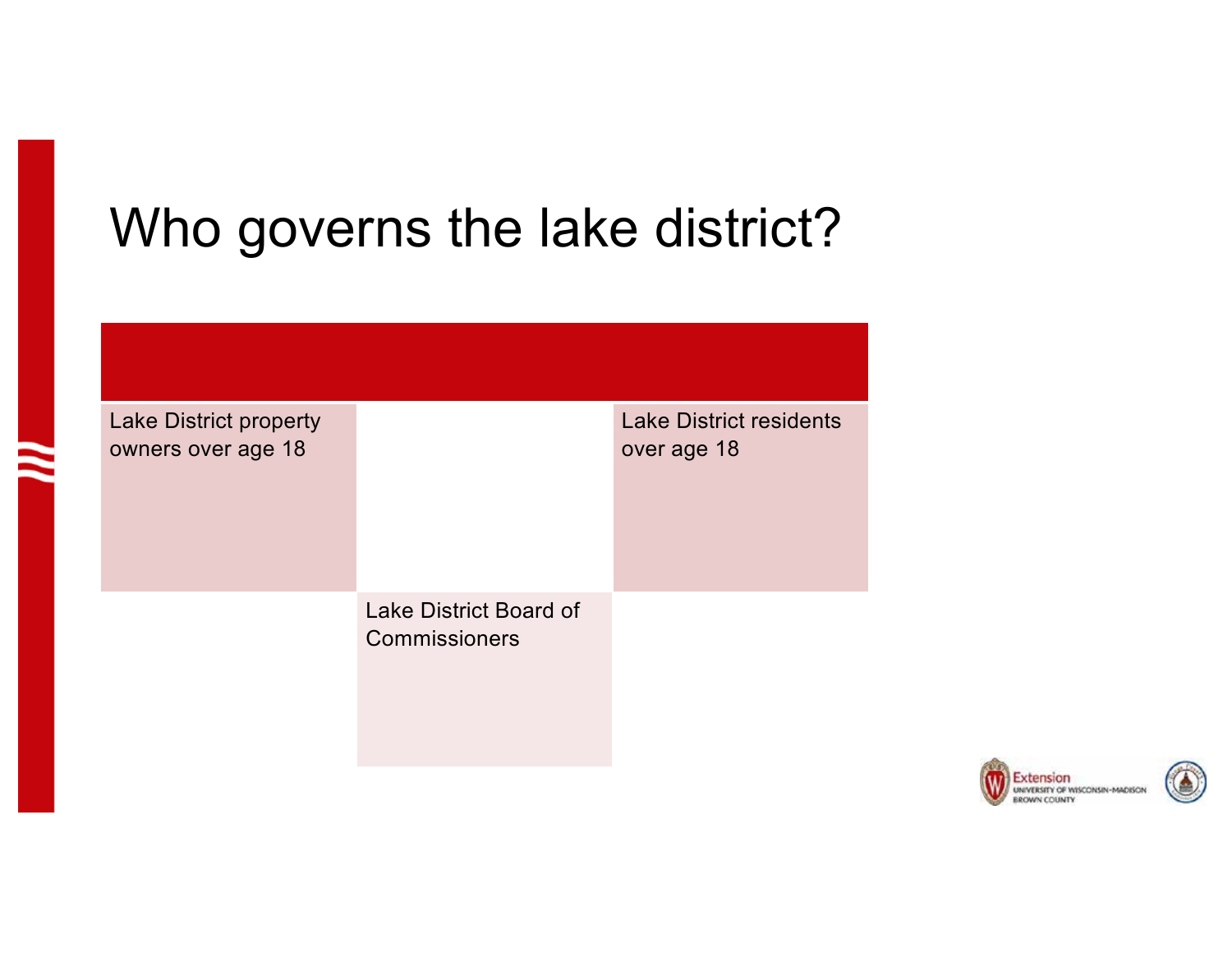## Lake District Governed by:

- District property owners and electorate at the Annual or Special Meeting
- Board of Commissioners meets at least quarterly

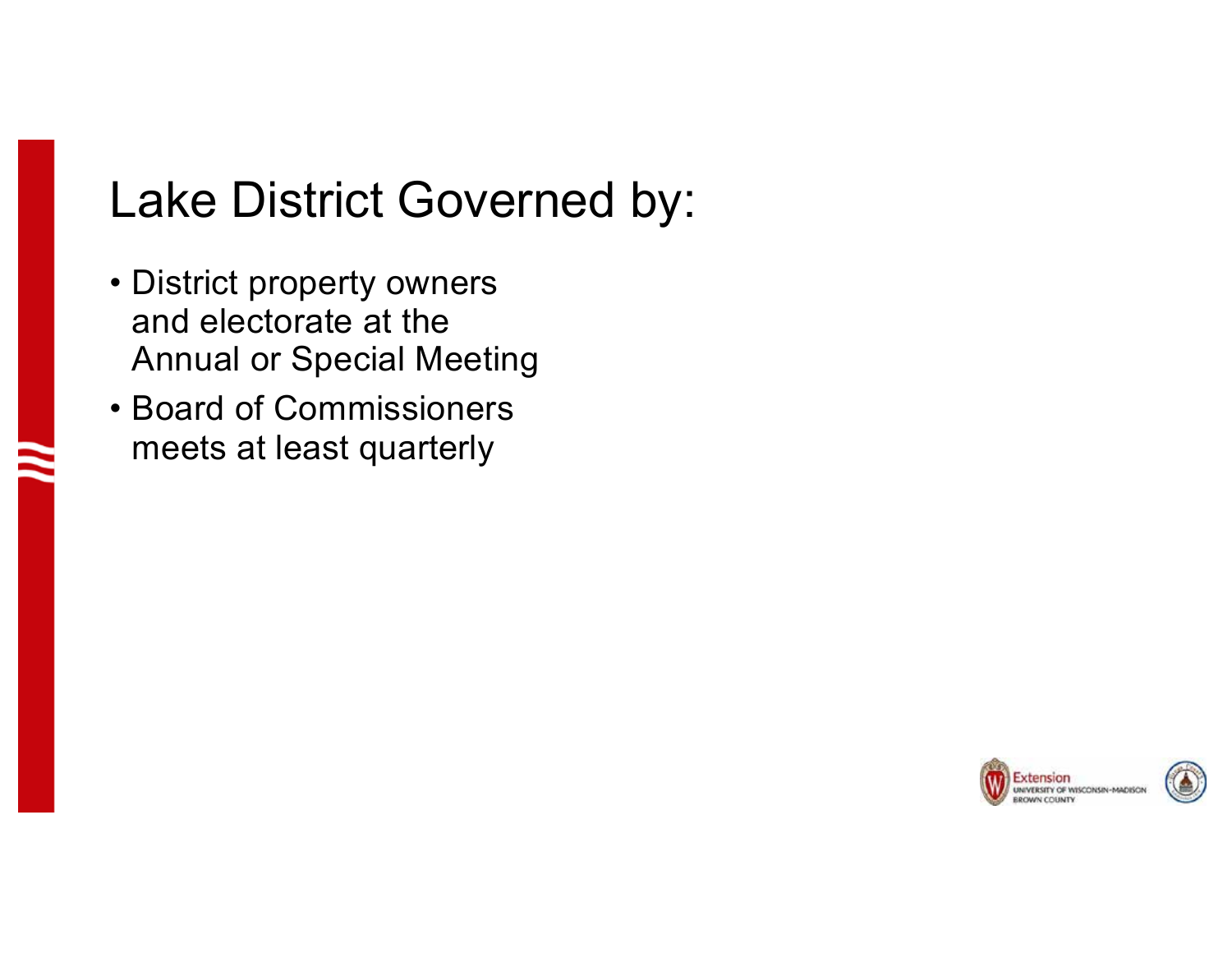## At the Annual or a Special Meeting, who can vote?

- A person whose name appears on the tax roll
- A person who owns title to real property such as "spouse"
- One official representative of a trust or corporation in the district
- An electorate, a person eligible to vote in US/state/local election, whose official residence in the district
- Owners of multiple properties can only vote once



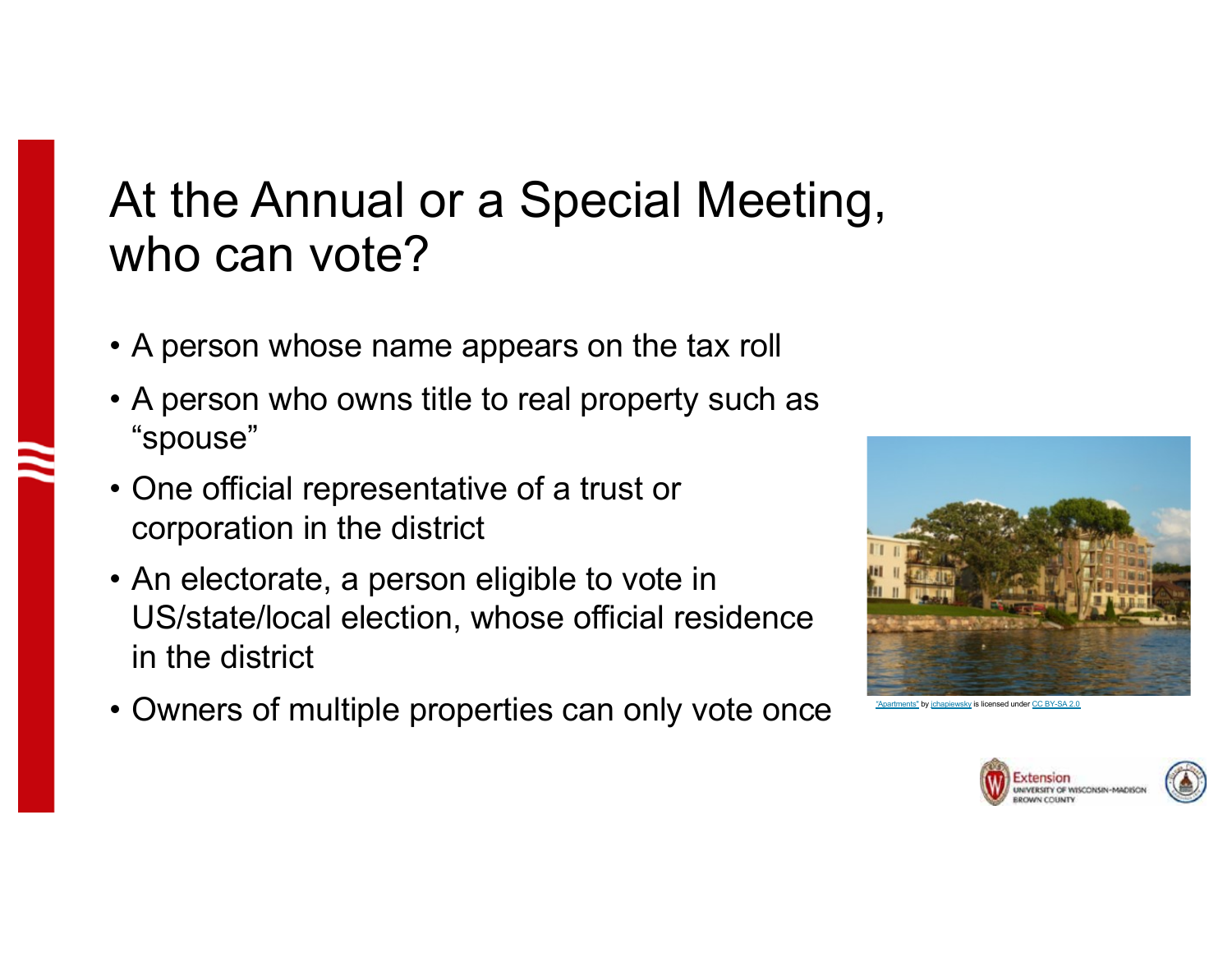## Annual & Special Lake District Meetings

- Property owners & electors have voice and vote
- Notices Open Meetings Law
	- Extra requirements
- Records Public Records Law
	- Same as for commissioner meetings
- Time annual meeting must occur between May 22 & September 8, unless another date is selected at the previous annual meeting



UW Lakes Program & WI Lakes Partnership Bob Korth

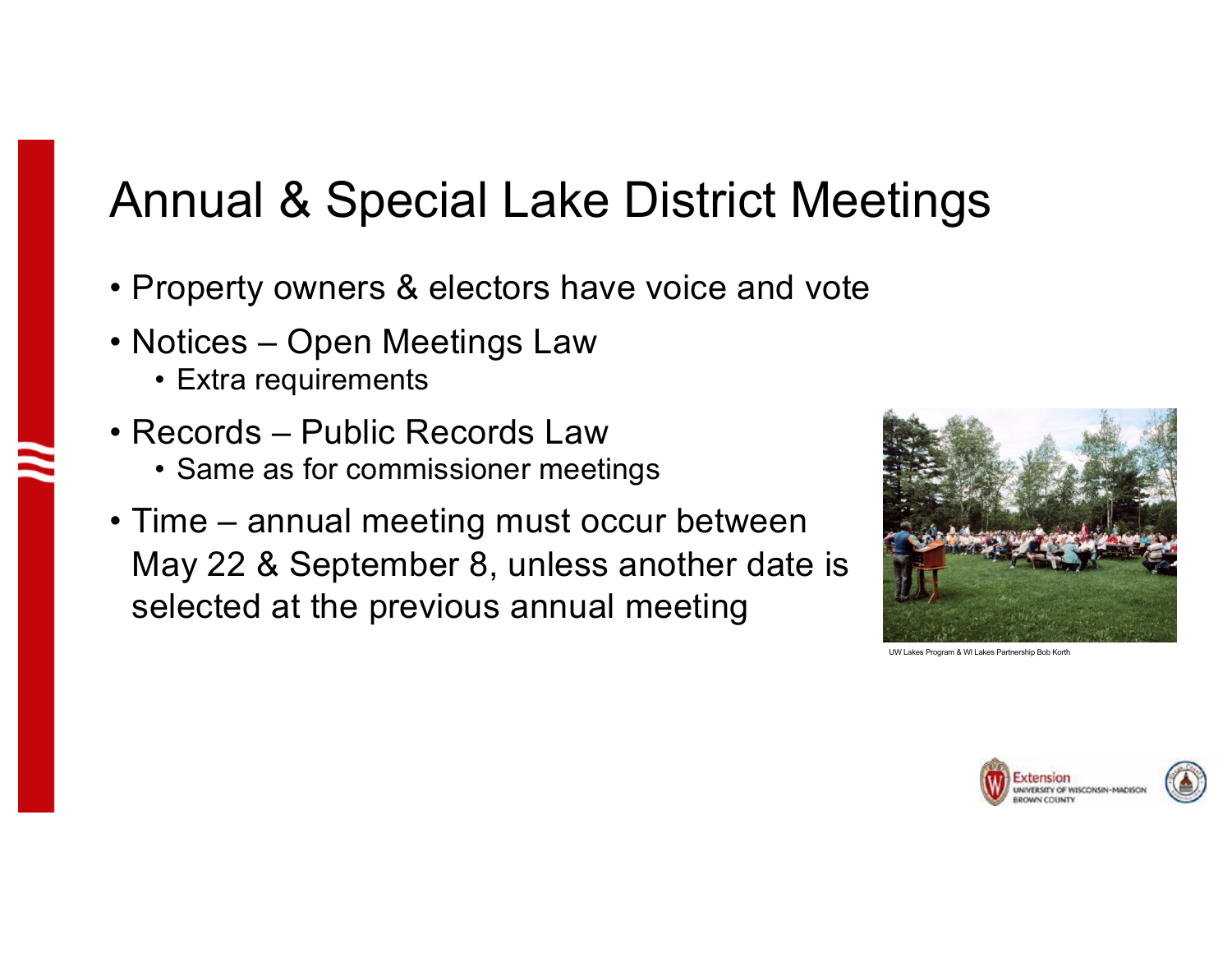## Notice of Annual Meeting

- 14 days before meeting:
	- Mail to property owners (required)
	- Mail to electors or Commissioners may vote to publish [paid] legal notice in two successive issues of official paper
	- Mail notice to DNR
- Provide notice to any media that requests it
- Post in three places and/or one website at least 24 hours in advance

Example Annual Meeting Notice Timeline



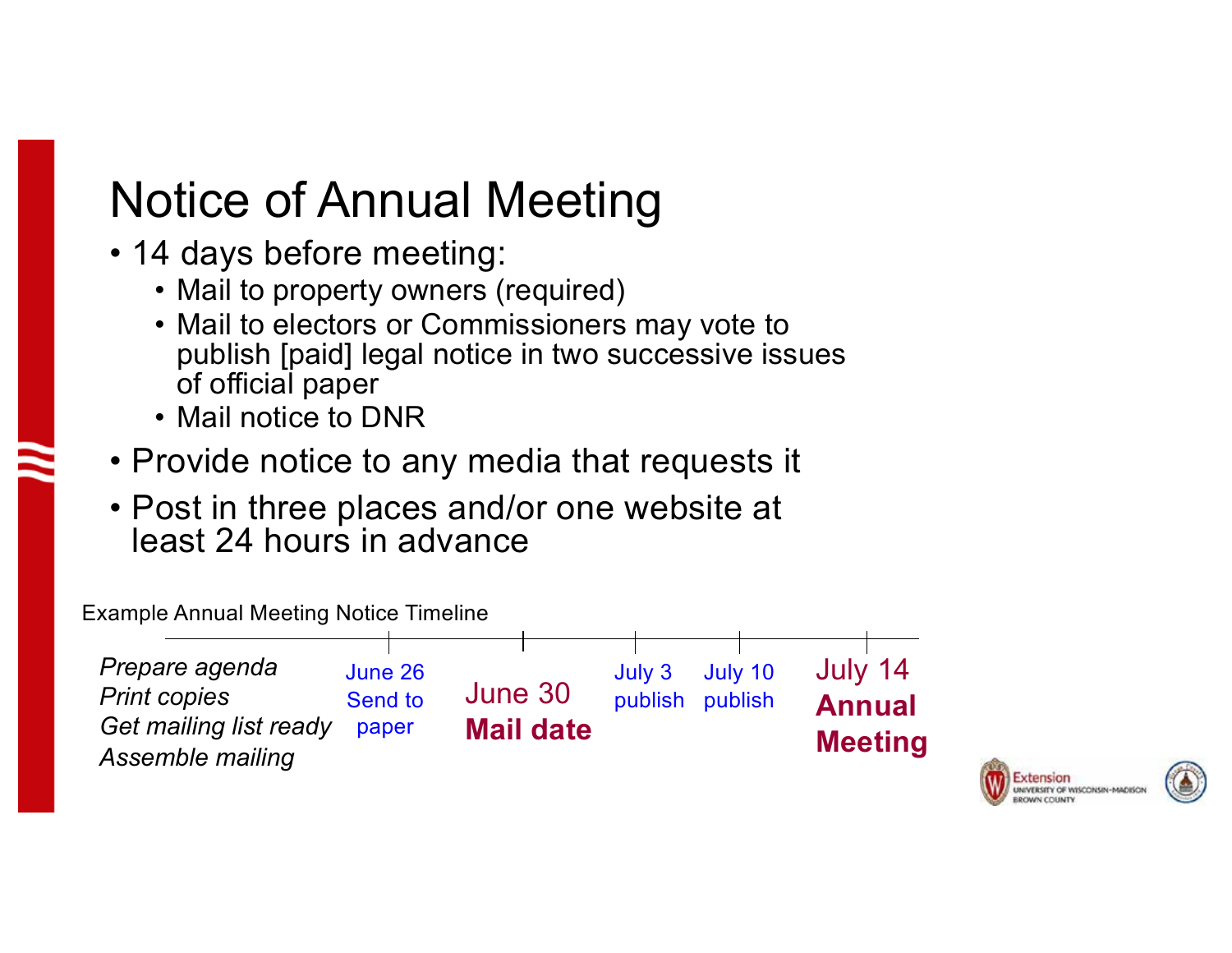## Item to list on the Annual Meeting agenda

• At the top of your screen use the pull down menu and select annotate. Use the text or draw options to list items that should be included on the Annual Meeting agenda:

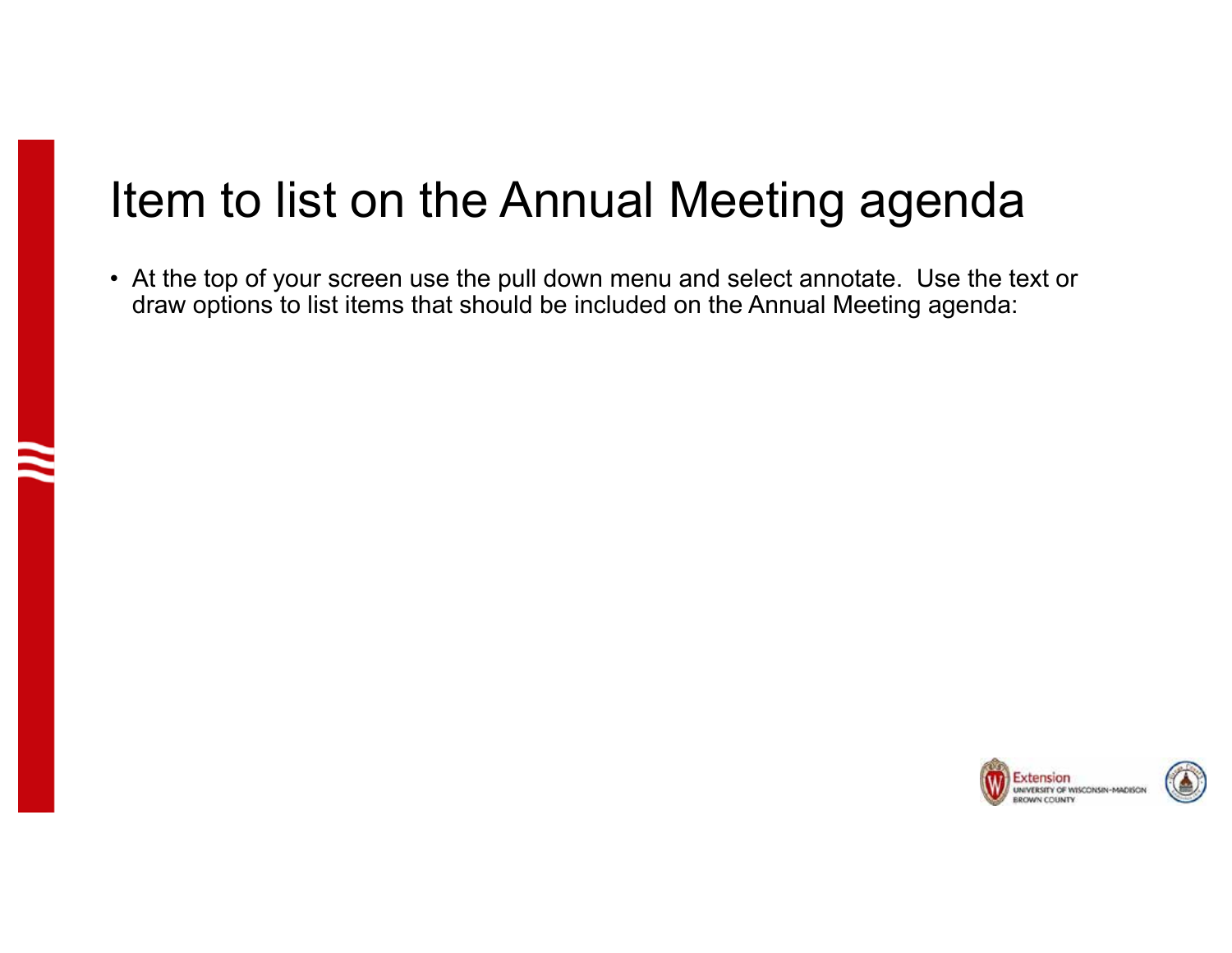## Annual Meeting Notice Includes

- Time, date, place
- Agenda
	- List of items to be considered, be specific
	- Public input time suggested
- Presentation of the annual audit report
- Proposed budget
	- Details as required
	- Proposed levy
- Election of Commissioners
	- Candidates not required



Tanja-Milfoil is licensed under CC BY-SA 2.0

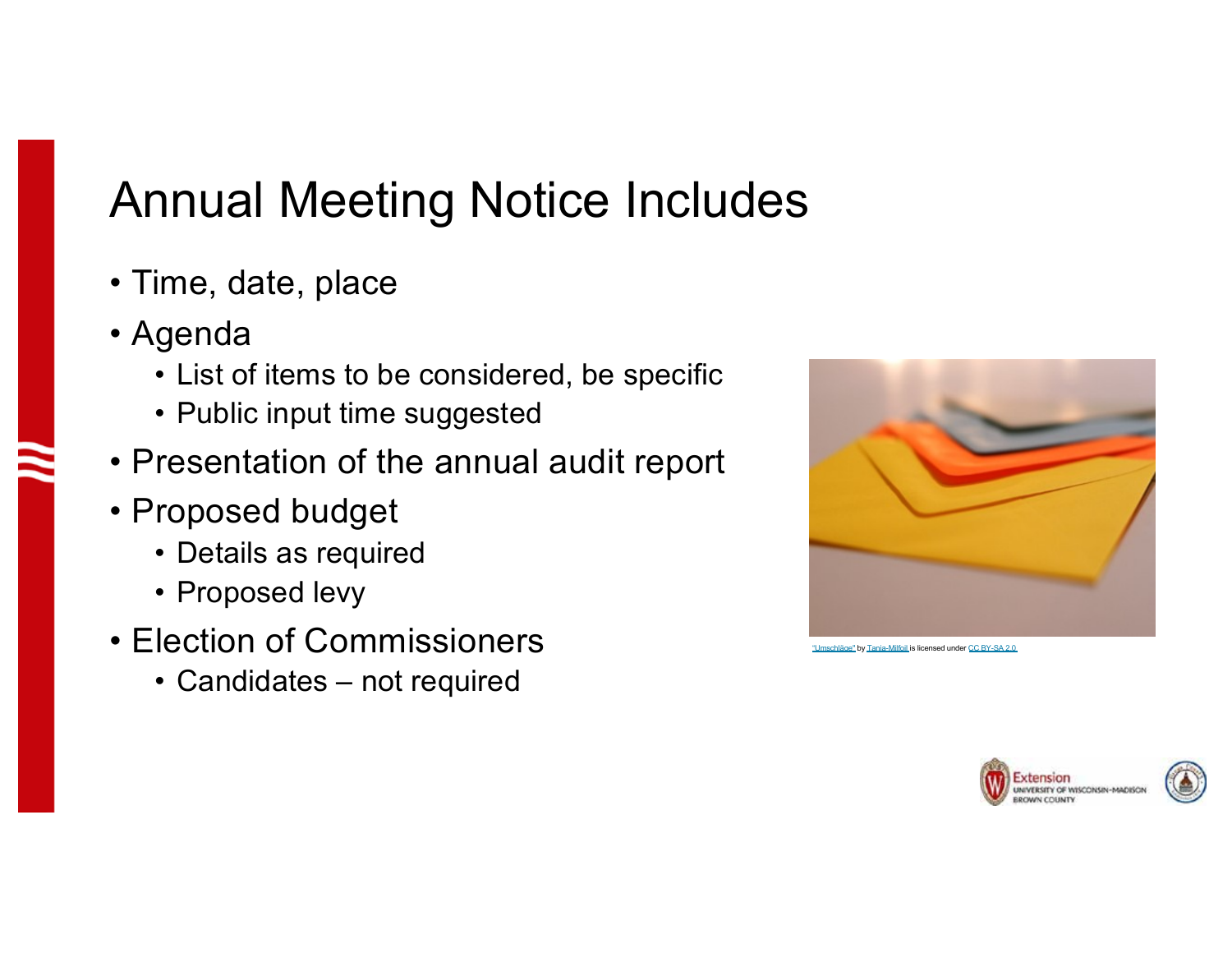## The Budget

- Actual revenues and expenses
- Estimated revenues and expenses to the end of the year
- General operating expenses
- Capital fund
- Grants and Loans
- Projects \$10,000 or greater
- Annual meeting "may consider and vote on amendments" before approving budget
- Budget may be amended at a Special Meeting
- Municipal law suggests the Board may adjust appropriations with a 10-day published notice and a two-thirds vote

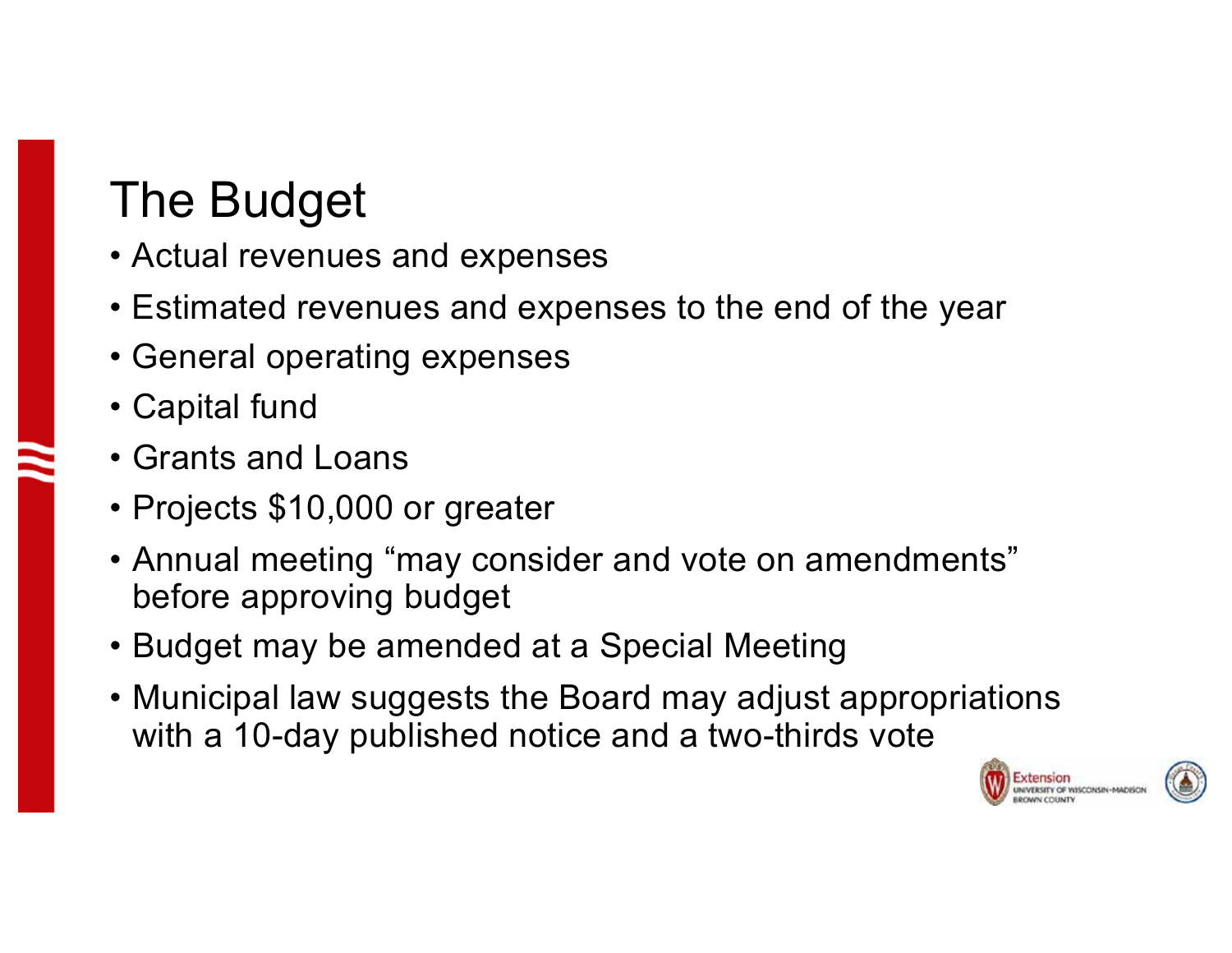## Voting Process at an Annual/Special Meeting

#### • Be prepared

- Have a copy of the tax roll
- Voter self-certification document
- Color coded ballots or voter ID cards
- Organize the process
	- Have a formal check-in process
	- Get enough help
	- Serve refreshments, have exhibits
	- "Complaint department"
- No absentee ballots or proxies





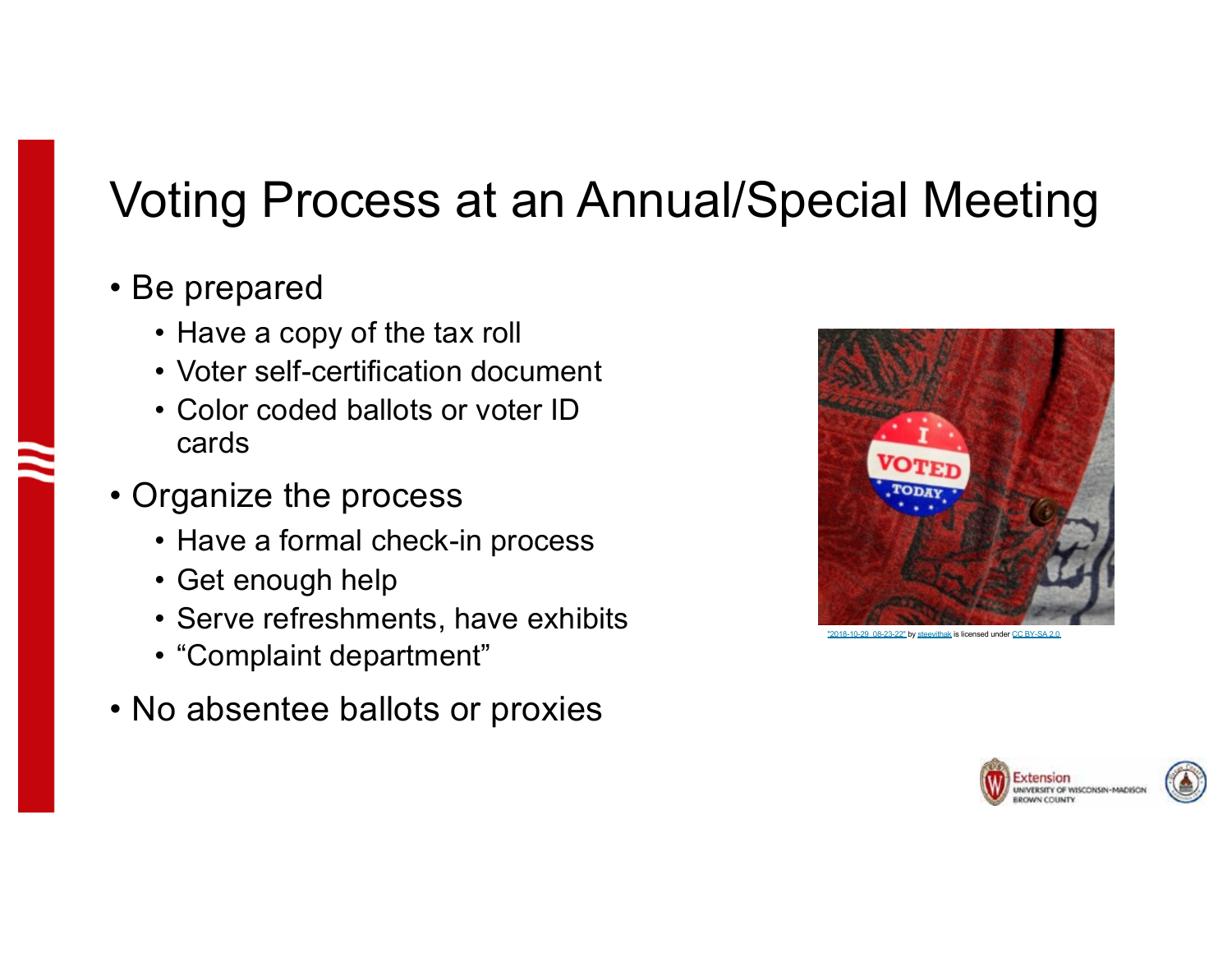### Who can vote?

#### • Self- certification of eligibility

#### (your lake name) LAKE DISTRICT **VOTER CERTIFICATE**

The undersigned does solemnly swear (or affirm) that he or she:

Is at least 18 years of age and a citizen of the United States and is not otherwise disqualified to vote in Wisconsin elections, and

Check One:

 $\Box$ Owns land within the boundaries of this Lake District.

 $\Box$ Resides within the boundaries of this Lake District.

□ Is the official representative, officer or employee who is authorized to vote on behalf of the following trust, foundation, corporation, association or organization that owns real property in the District:

(print full name of organization that owns property within this Lake District)

(Signature of Voter)

(Print Name)

(Address)

WARNING: VOTER FRAUD IS A FELONY

Section 12.13 of the Wisconsin Statutes (voter fraud) prohibits any person from voting at the Annual Meeting unless the person meets the lake district voting requirements as an owner of property in the District or as an elector who resides within the District. A person who violates Wisconsin's voter fraud statutes may be imprisoned for up to 18 months.



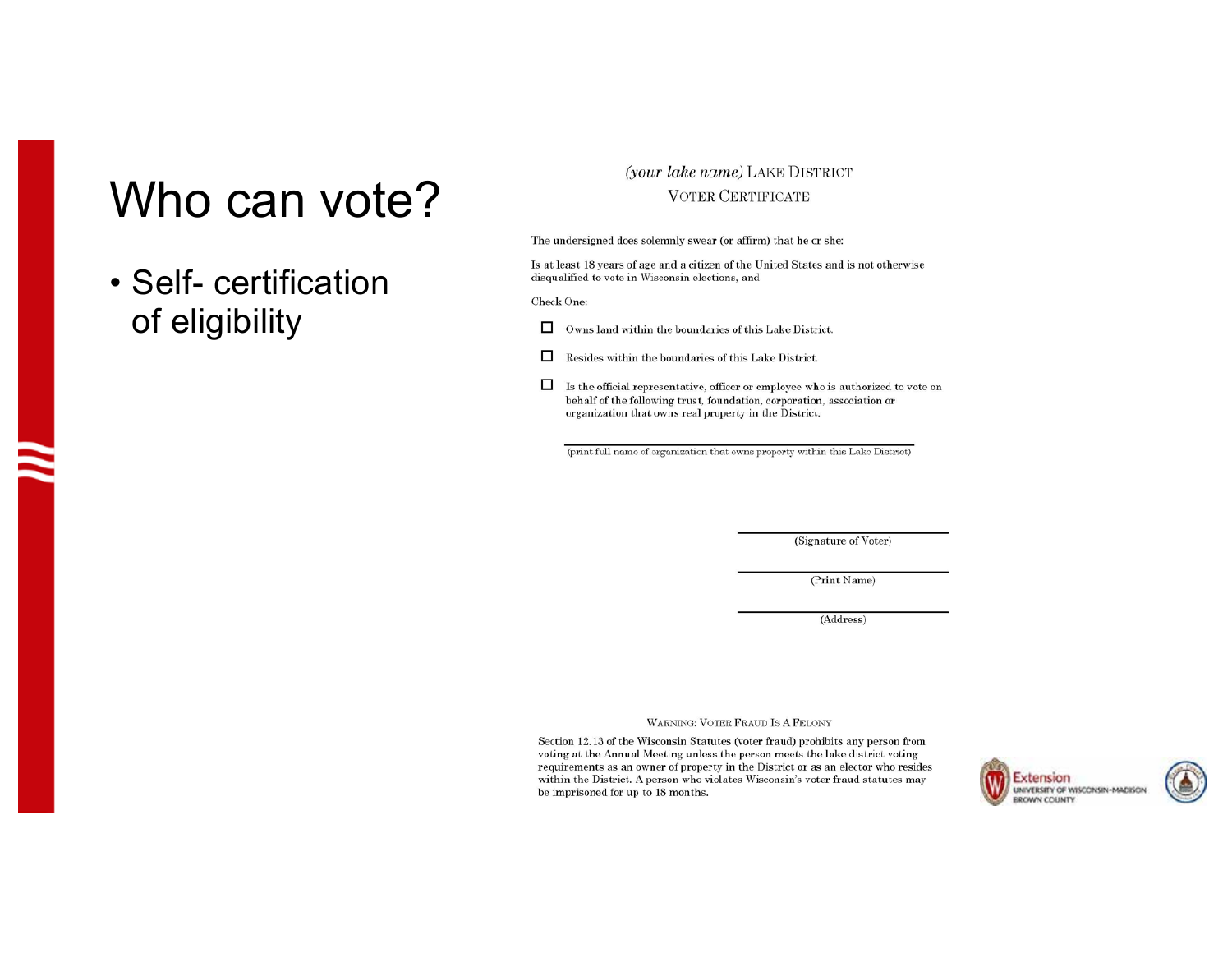## Informational meeting about forming a lake organization

**At the top of your screen use the pull down menu and select annotate. Use the stamp option to put a checkmark in the box for your board size:**

5 Commissioners (3 elected / 2 appointed)

7 Commissioners (5 elected / 2 appointed)

Lake Association Board of any size

Don't know

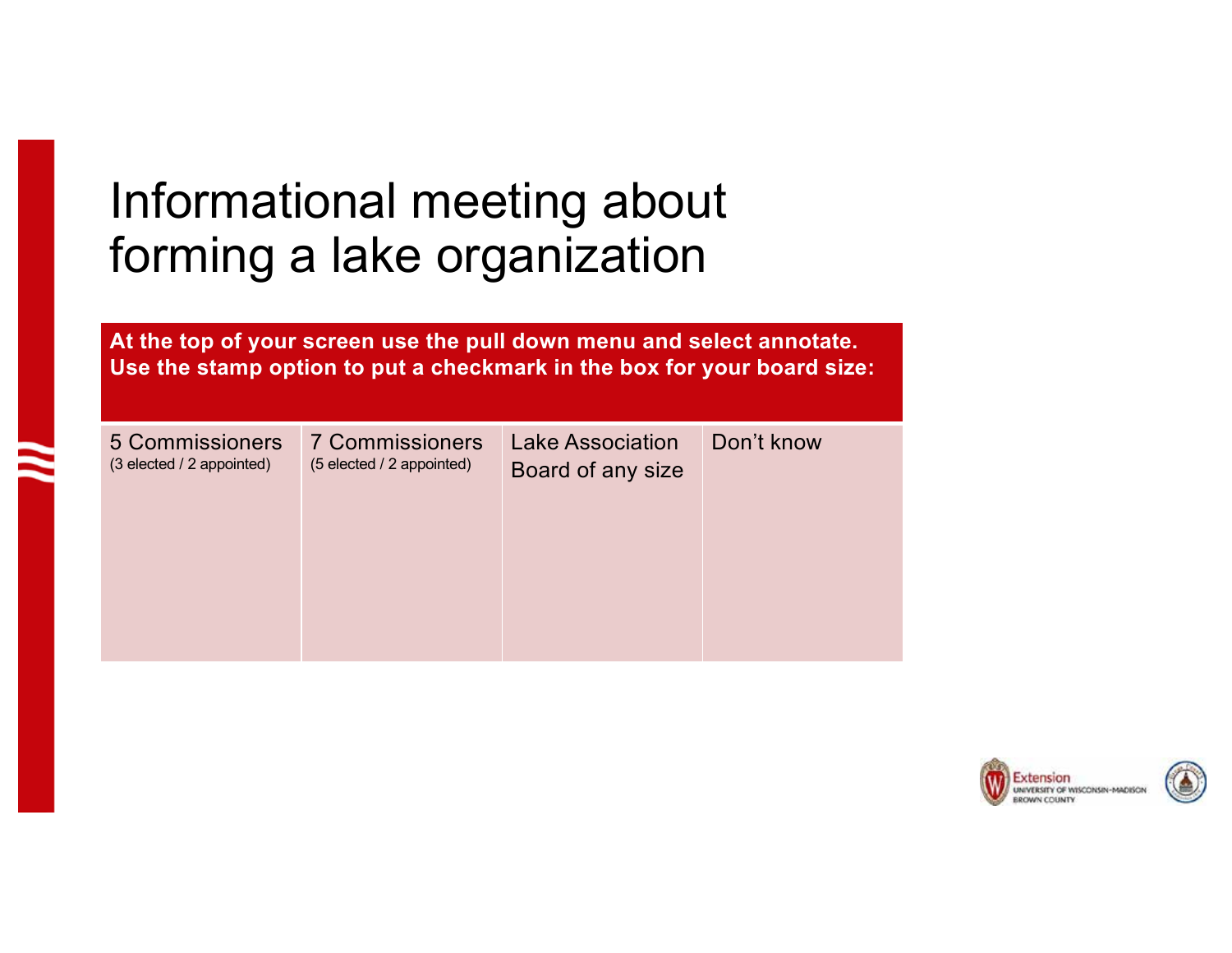## Elected Commissioners

- Standard board: 3 elected commissioners
- Enlarged board: 5 elected commissioners
	- Vote to enlarge at the Annual Meeting
	- Can not be reversed
- 3-year staggered terms
- One must be a lake district resident
	- If no resident is willing to serve, the requirement is waived until the end of the term.
- Secret ballot is required even if there is no contest
- Vacancies filled by appointment
- Are considered local government officials
	- May take oath of office



ngt Nyman is licensed under CC BY 2.0

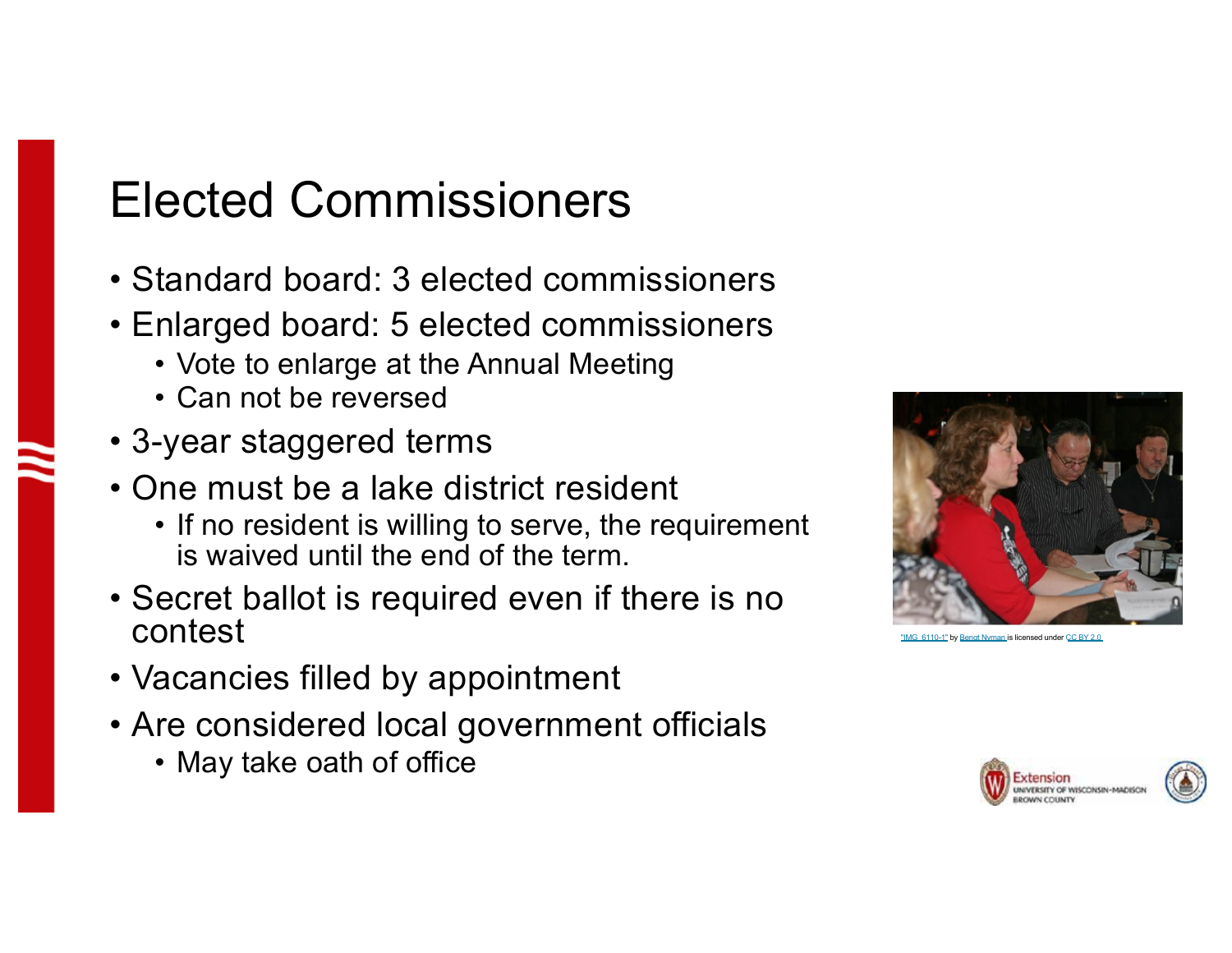## 2 Appointed Commissioners

- Appointee nominated by county Land & Water Conservation Committee and appointed by county board
	- Does not need to be property owner or elector of the district
- Municipal appointee of the city, village or town with the largest equalized valuation
	- A member of the local government's elected body
	- If not, appointee must be a resident of the district, ideally one who owns property in the district
- Have a full voice and vote at the quarterly meetings of the board of commissioners of the district
- Can vote at the annual meeting of the district only if they are a lake district property owner or electorate





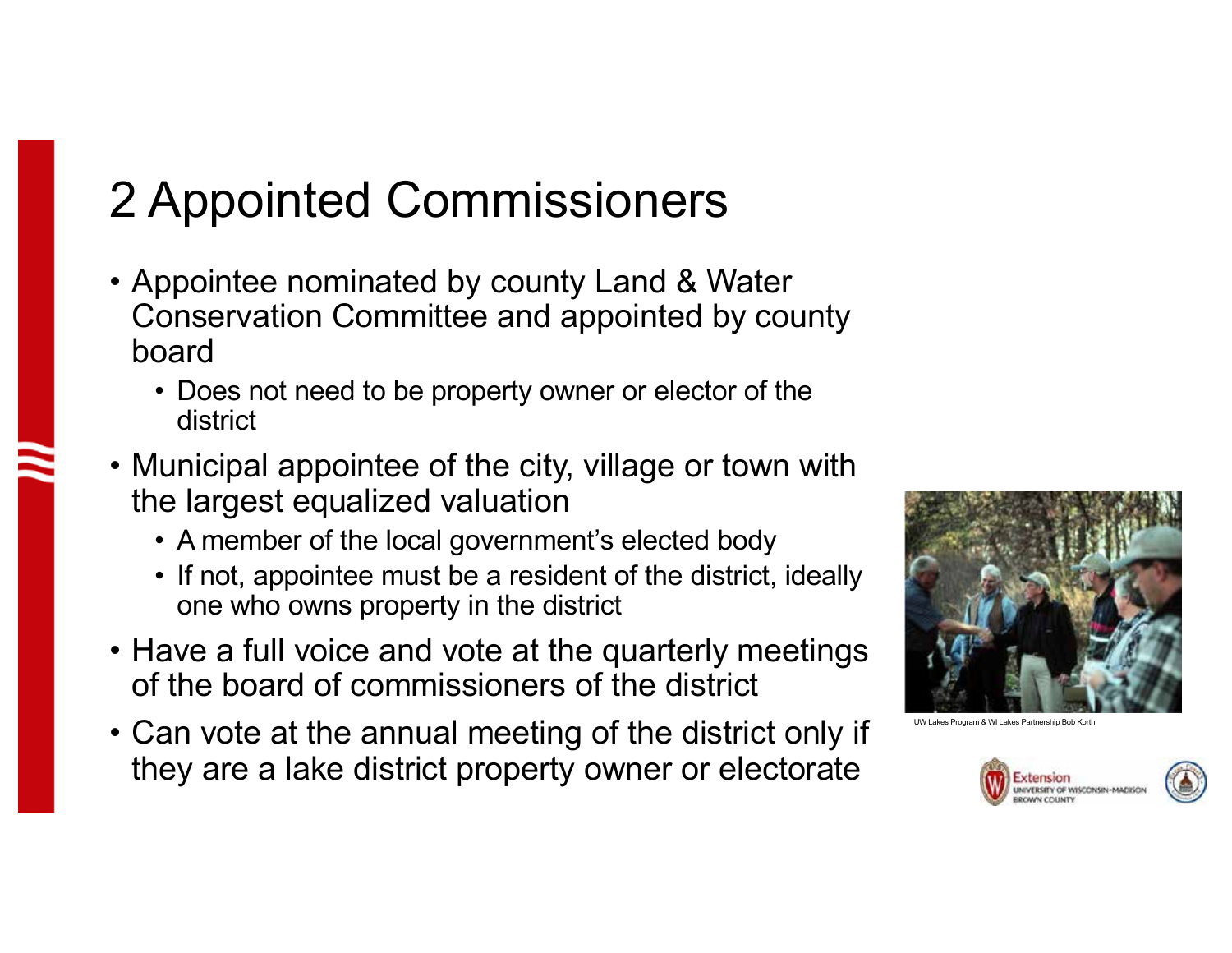## Duties of Commissioners

- Chair presides at all meetings of district
- Treasurer shall receive and take charge of all monies
- Secretary keeps minutes & other district records, prepares & sends notices of meetings
- The board shall
	- meet quarterly, not including the annual meeting
	- manage the day to day activities of the district
	- schedule the annual meeting
	- propose an annual budget



Clean Boats Clean Water Training picture by Patrick Nehring

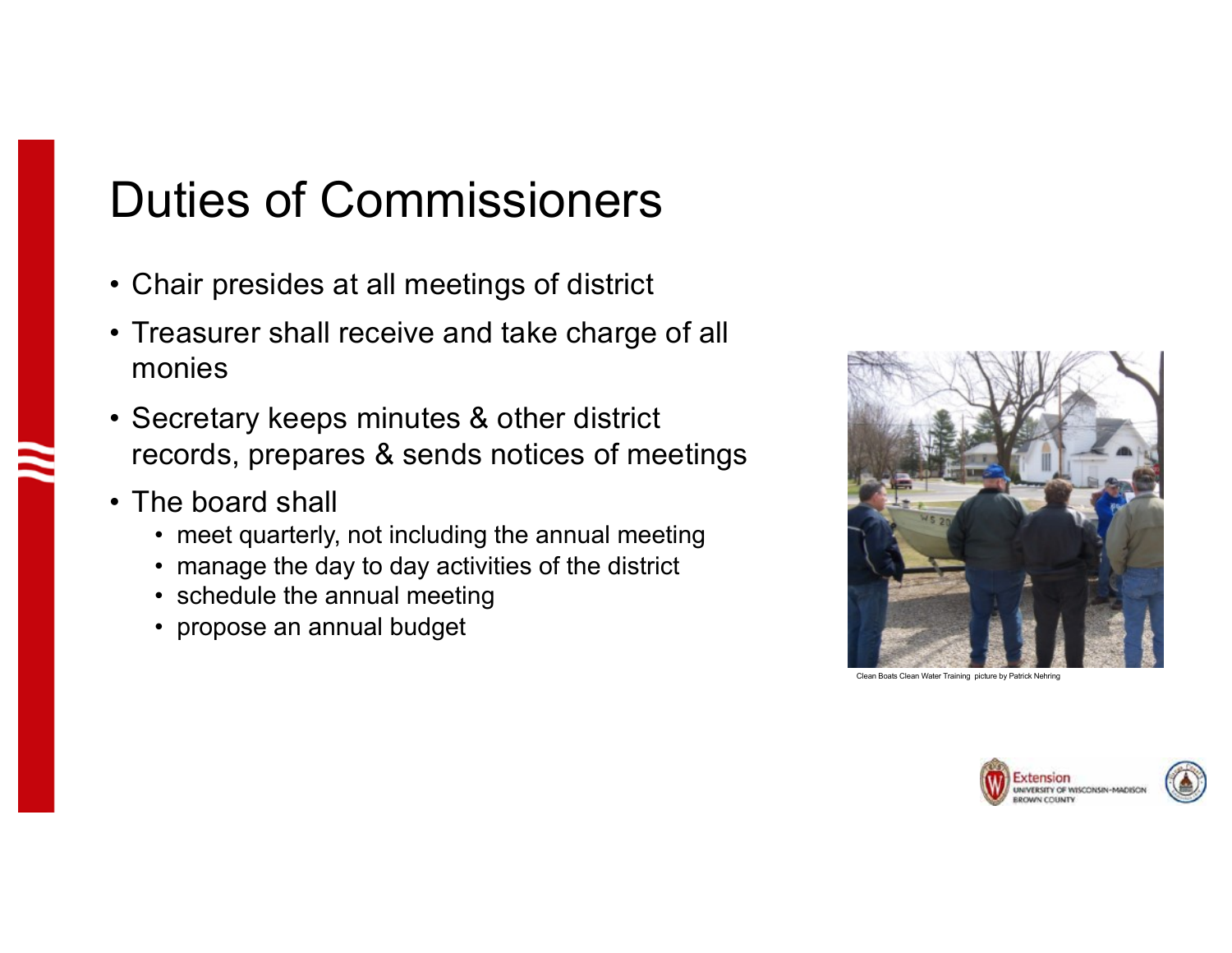## Ethical Standards for Commissioners

As local government officials…

you are prohibited from:

- Taking action on something you have a financial interest in
- Accepting a gift that could influence vote/action
- Using position to obtain financial gain
- Using position to benefit yourself "Steel Rule" by garybirnie.co.uk is licensed under CC BY-ND 2.0



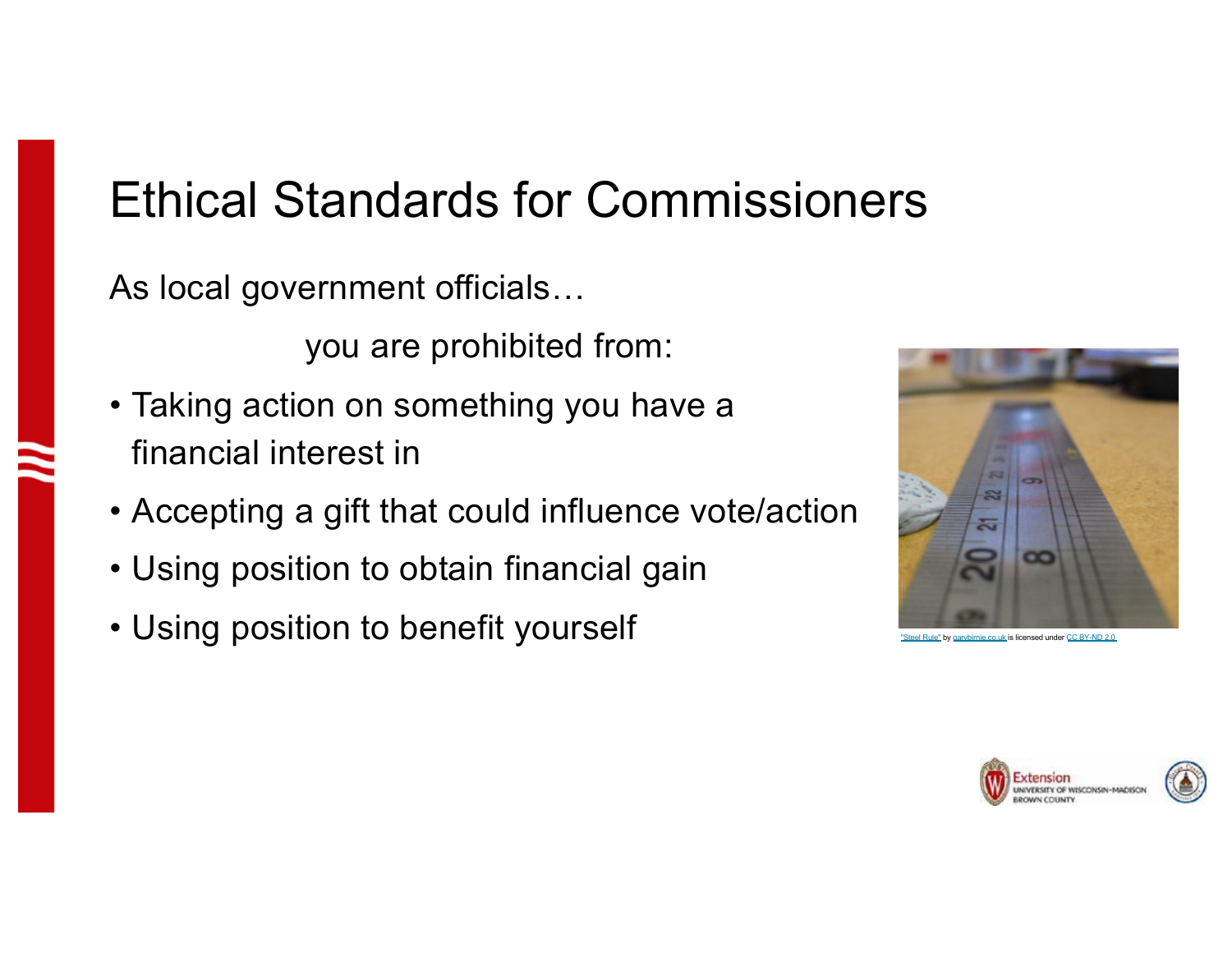## Legal Responsibilities of Commissioners

- As local government officials, you are required to follow:
- Open Meetings Law
- Public Records Law
- Budget & accounting laws in Ch 33, Wis. Stat.

*Different from lake associations, clubs, other organizations*



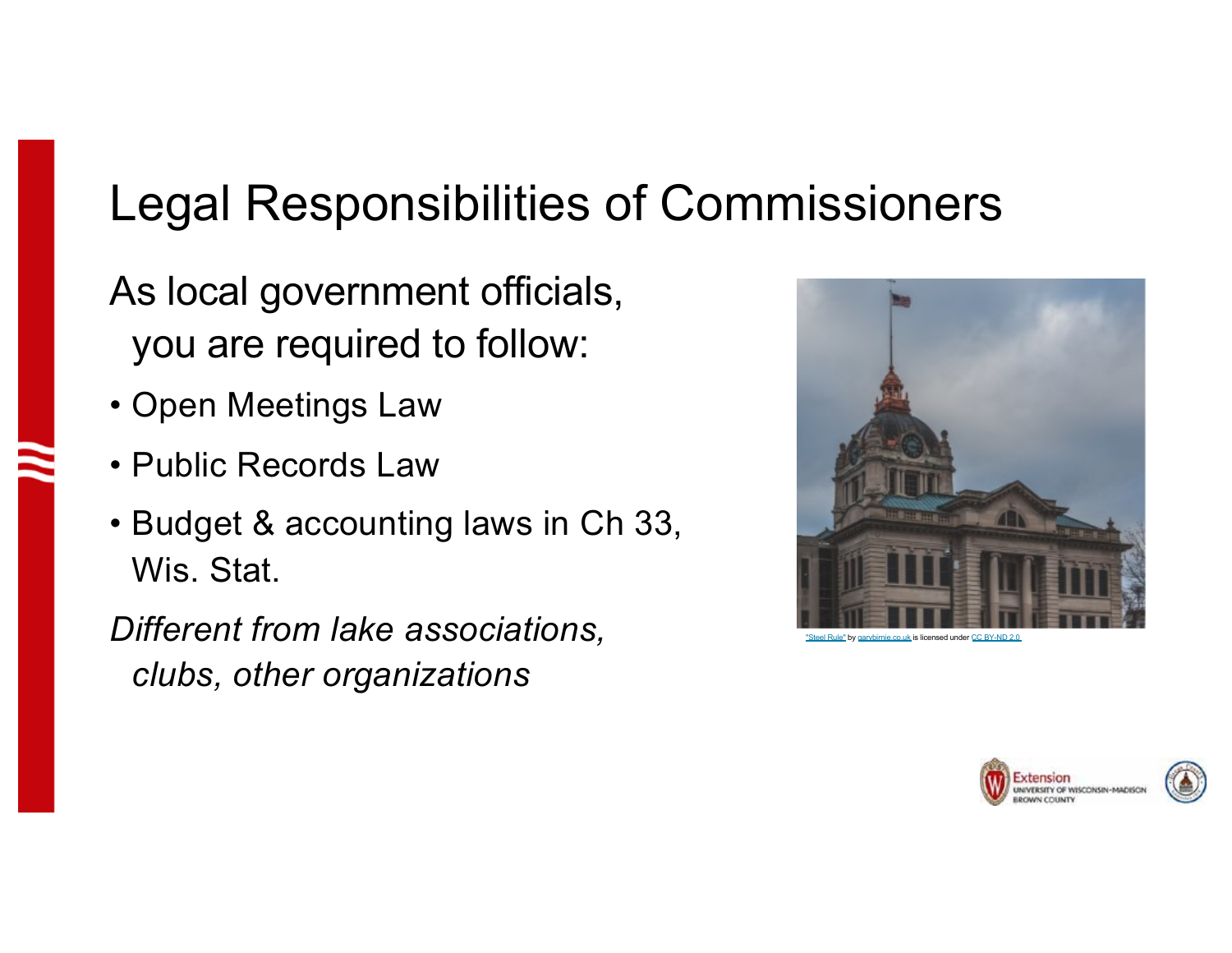## **Changes**

- Attaching new properties to the lake district boundaries
	- Majority of Board of commissioners may approve a petition from landowner(s) to attach
	- Board may initiate the petition process for a county board
- Detaching property from the lake district boundaries
	- Similar to attachment process
- Merging lake districts
- Dissolution of the lake district
	- Two-thirds vote at Annual Meeting UP Density Annual UNCE Index Program & WI Lakes Program & WI Lakes Partnership Bob Korth



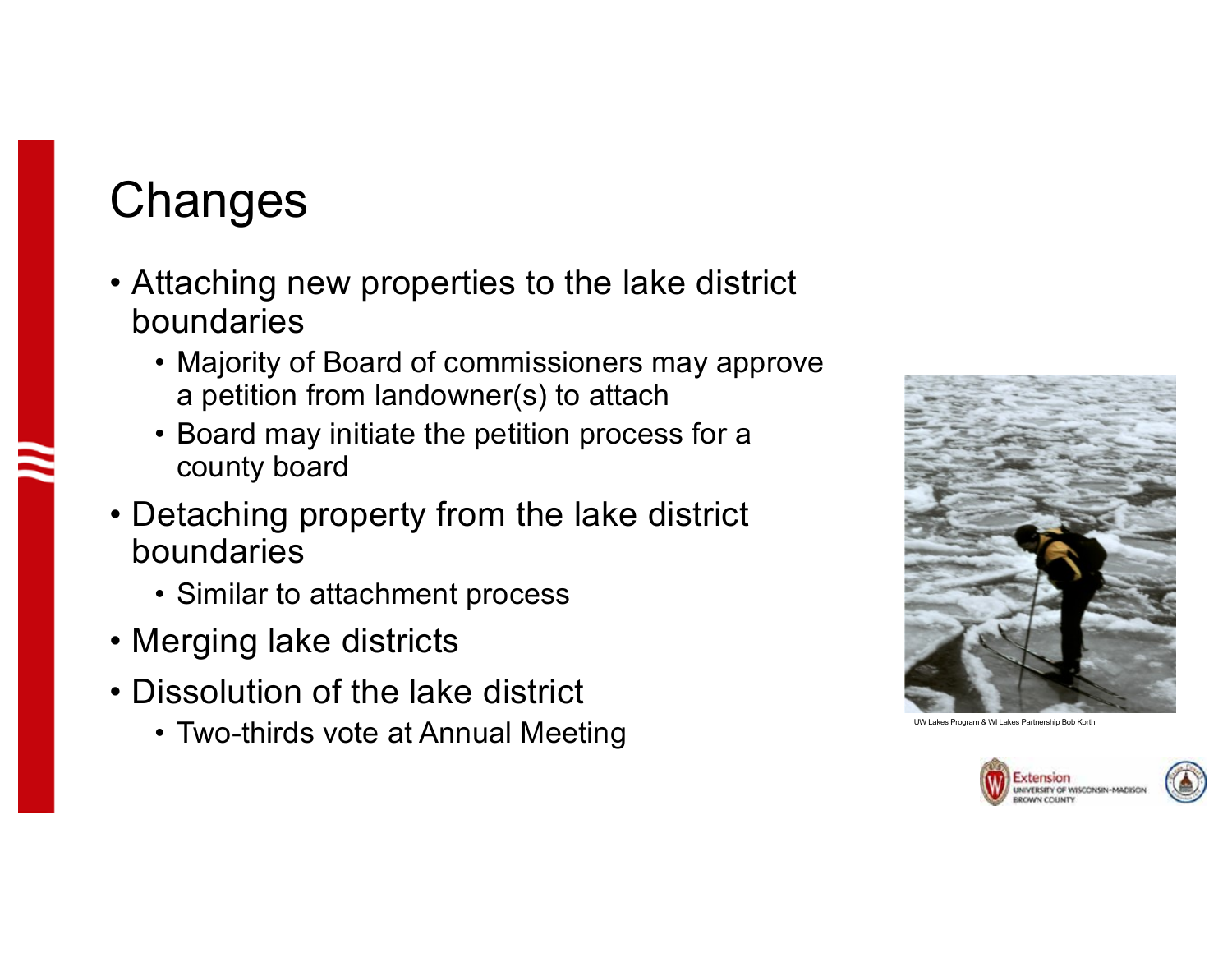## Networking Resources

- University of Wisconsin-Madison Extension
- Wisconsin Association of Lakes (WAL)
- Wisconsin Department of Natural Resources
- County Land Conservation Department
- Each other
- Lake Leaders
- Lakes Convention
- Lake Tides Newsletter